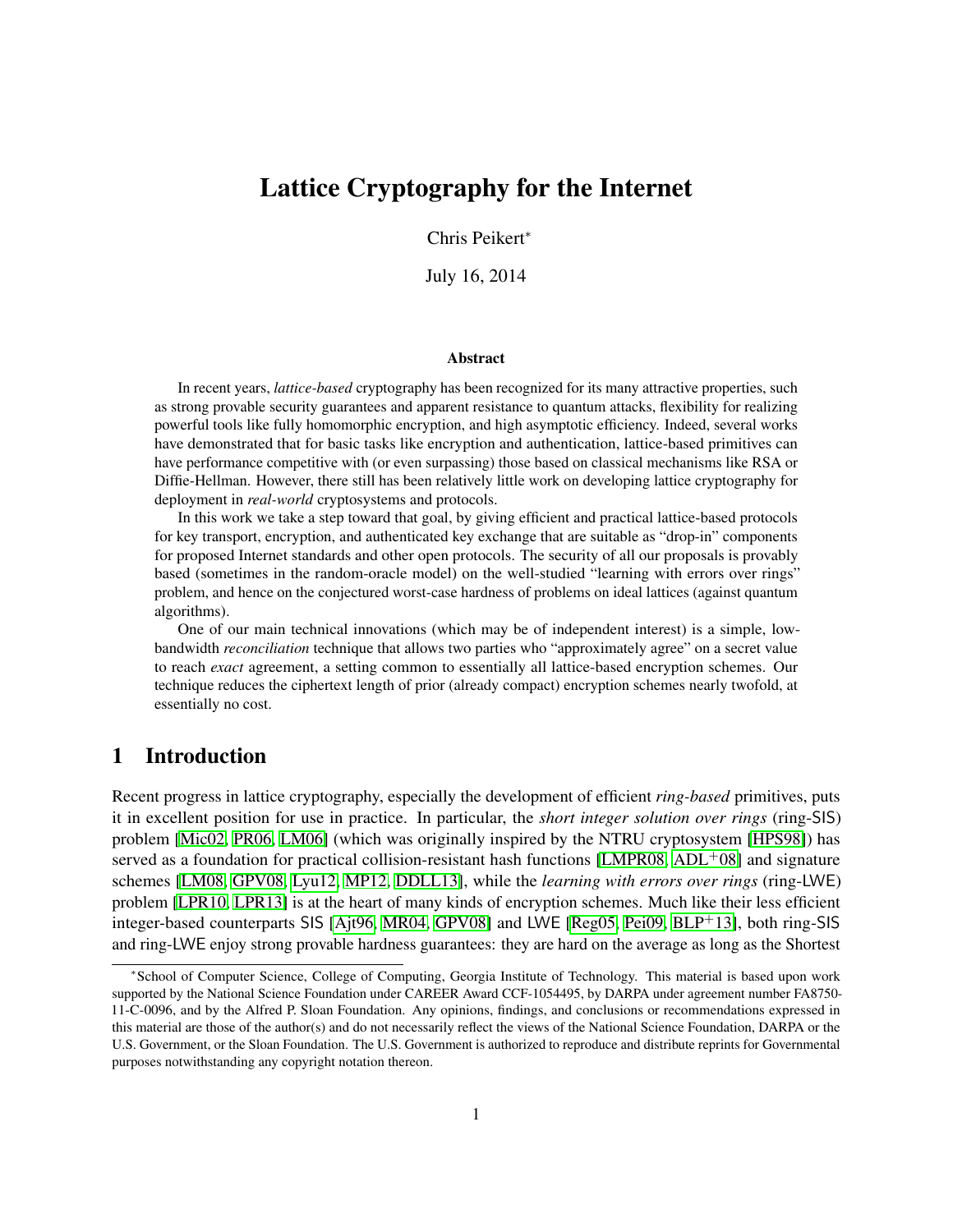Vector Problem is hard to approximate (by quantum computers, in the case of ring-LWE) on so-called *ideal* lattices in the corresponding ring, *in the worst case*. These results provide good theoretical evidence that ring-SIS and ring-LWE are a solid foundation on which to design cryptosystems, which is reinforced by concrete cryptanalytic efforts (e.g., [\[CN11,](#page-21-1) [LP11,](#page-23-9) [LN13\]](#page-22-5)). (We refer the reader to [\[Mic02,](#page-23-0) [PR06,](#page-23-1) [LM06,](#page-22-0) [LPR10,](#page-23-4) [LPR13\]](#page-23-5) for further details on these problems' attractive efficiency and security properties.)

By now there is a great deal of theoretical work constructing a broad range of powerful cryptographic objects from (ring-)SIS and (ring-)LWE. However, far less attention has been paid to lower-level, "workhorse" primitives like key exchange and key transport protocols, which are widely used on real-world networks like the Internet. Indeed, almost all asymmetric cryptography standards are still designed around traditional mechanisms like Diffie-Hellman [\[DH76\]](#page-21-2) and RSA [\[RSA78\]](#page-23-10).

# 1.1 Our Contributions

Toward the eventual goal of broader adoption and standardization of efficient lattice-based cryptography, in this work we give efficient and practical lattice-based protocols for central asymmetric tasks like encryption, key encapsulation/transport, and authenticated key exchange (AKE). Our proposals can all be proved secure (in some cases, in the random oracle model [\[BR93b\]](#page-20-3)) in strong, commonly accepted attack models, based on the presumed hardness of the ring-LWE problem plus other generic assumptions (e.g., signatures and message authentication codes).

Because our goal is to obtain primitives that are suitable for *real-world* networks like the Internet, we seek designs that adhere *as closely as possible* to the abstract protocols underlying existing proposed standards, e.g., IETF RFCs like [\[Hou03,](#page-22-6) [RKBT10,](#page-23-11) [HC98,](#page-22-7) [Kau05,](#page-22-8) [KHNE10\]](#page-22-9). This is so that working code and other time-tested solutions to engineering challenges can be reused as much as possible. Existing proposals are built around classical mechanisms like Diffie-Hellman and RSA, and ideally we would just be able to substitute those mechanisms with lattice-based ones without affecting the protocols' surrounding structure. However, lattice problems have very different mathematical properties than RSA and Diffie-Hellman, and many protocols are not easily adapted to use lattice-based mechanisms, or can even become *insecure* if one does so. Fortunately, we are able to show that in certain cases, existing protocols can be generalized so as to yield secure lattice-based instantiations, without substantially affecting their overall form or security analysis.

In the rest of this introduction we give an overview of our proposals.

Encryption and key transport. We first consider the task of asymmetric *key encapsulation* (also known as key transport), where the goal is for a sender to transmit a random cryptographic key K using the receiver's public key, so that  $K$  can be recovered only by the intended receiver. This task is central to the use of "hybrid" encryption, in which the parties later encrypt and/or authenticate bulk data under  $K$  using symmetric algorithms. Of course, one way to accomplish this goal is for the sender to choose  $K$  and simply encrypt it under the receiver's public encryption key. However, it is conceptually more natural (and can offer better efficiency and security bounds) to use a *key encapsulation mechanism* (KEM), in which the key K is produced as an *output* of the sender's "encapsulation" algorithm, which is run on the receiver's public key alone.

Our first technical contribution is a new ring-LWE-based KEM that has better bandwidth (i.e., ciphertext length) than prior compact encryption/KEM schemes [\[LPR10,](#page-23-4) [LPR13\]](#page-23-5) by nearly a factor of two, at essentially no cost in security or other efficiency measures. The improvement comes from our new, simple "reconciliation" technique that allows the sender and receiver to (noninteractively) reach *exact* agreement from their *approximate* or "noisy" agreement on a ring element. (See Section [3](#page-8-0) for details.) Compared to the encryption schemes of [\[LPR10,](#page-23-4) [LPR13\]](#page-23-5), this technique allows us to replace one of the two ring elements modulo  $q = \text{poly}(n)$  in the ciphertext with a *binary* string of the same dimension n, thus nearly halving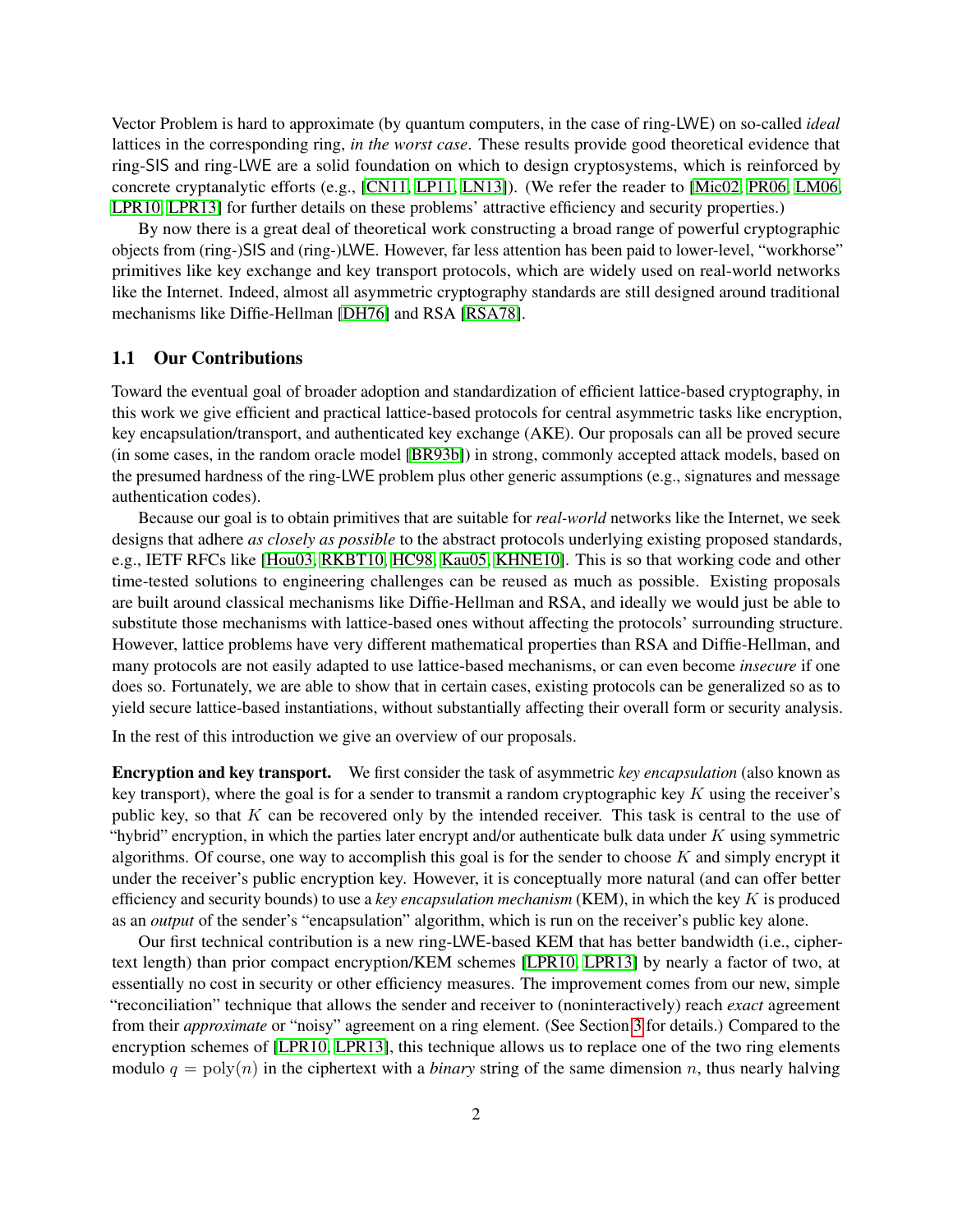the ciphertext length. (See Section [4](#page-10-0) for details.) We mention that going back at least to the public-key cryptosystem of [\[Pei09\]](#page-23-8), it has been known that one can improve ciphertext length by simply "rounding," i.e., dropping less-significant bits. However, the resulting modulus must still remain larger than the norm of the secret key—in particular, polynomial in  $n$ —whereas our technique is able to "round" (in a certain way) all the way to a modulus of two. We also remark that approximate agreement is common to essentially all lattice-based encryption and key-agreement protocols, and our reconciliation technique is general enough to apply to all of them.

The KEM described above is *passively* secure, i.e., secure against passive eavesdroppers that see the public keys and ciphertexts, but do not create any of their own. Many applications require a much stronger form of security against *active* attackers, or more formally, security against adaptive chosen-ciphertext attacks. The literature contains several actively secure encryption/KEM schemes (sometimes in the random oracle model), obtained either via generic or semi-generic transformations from simpler objects (e.g., [\[DDN91,](#page-21-3) [BR94,](#page-20-4) [Sho01,](#page-23-12) [FO99a,](#page-21-4) [FO99b\]](#page-22-10)), or more directly from particular algebraic structures and assumptions (e.g., [\[CS98,](#page-21-5) [CS02,](#page-21-6) [BCHK07,](#page-20-5) [PW08\]](#page-23-13)). For various reasons, most of these construction paradigms turn out to be unsuitable for obtaining highly efficient, actively secure lattice-based KEM/encryption schemes (see Section [5.3](#page-16-0) for discussion). One method that does work well, however, is the Fujisaki-Okamoto transformation [\[FO99b\]](#page-22-10). In Section [5](#page-14-0) we apply it to obtain an actively secure encryption and KEM scheme that is essentially as efficient as our passively secure KEM. This can be used as an alternative to, e.g., RSA-based actively secure key encapsulation as in the proposed standard [\[RKBT10\]](#page-23-11).

Authenticated key exchange (AKE). An AKE protocol allows two parties to generate a fresh, mutually authenticated secret key, e.g., for use in setting up a secure point-to-point channel. Formal attack models, security definitions, and protocols for AKE have been developed and refined in several works, e.g., [\[BR93a,](#page-20-6) [BR95,](#page-20-7) [Kra96,](#page-22-11) [BCK98,](#page-20-8) [Sho99,](#page-23-14) [CK01,](#page-21-7) [CK02b,](#page-21-8) [CK02a,](#page-21-9) [LMQ](#page-22-12)<sup>+</sup>03, [Kra05\]](#page-22-13). In this work we focus on the strong notion of "SK-security" [\[CK01\]](#page-21-7) in the "post-specified peer" model [\[CK02a\]](#page-21-9). This model is particularly relevant to the Internet because it allows the identity of the peering party to be discovered during the protocol, rather than specified in advance. It also ensures other desirable properties like perfect forward secrecy.

We give a generalization of an AKE protocol of Canetti and Krawczyk [\[CK02a\]](#page-21-9), which inherits from Krawczyk's SIGMA family of protocols [\[Kra03\]](#page-22-14), and which underlies the Internet Key Exchange (IKE) proposed standard [\[HC98,](#page-22-7) [Kau05,](#page-22-8) [KHNE10\]](#page-22-9). All these protocols are built specifically around the (unauthenticated) Diffie-Hellman key-exchange mechanism. We show that the Canetti-Krawczyk protocol can be generalized to instead use *any* passively secure KEM—in particular, our lattice-based one—with only minor changes to the proof of SK-security in the post-specified peer model. Again, we view the relative lack of novelty in our protocol and its analysis as a practical advantage, since it should eventually allow for the reuse of existing code and specialized knowledge concerning the real-world implementation of these protocols.

#### 1.2 Organization

The rest of the paper is organized as follows.

- In Section [2](#page-3-0) we recall the necessary cryptographic and mathematical background, including the relevant basics of cyclotomic rings and the ring-LWE problem.
- In Section [3](#page-8-0) we give the details of our new reconciliation mechanism for transforming approximate agreement to exact agreement.
- In Section [4](#page-10-0) we present and analyze our new passively secure KEM using the above reconciliation mechanism.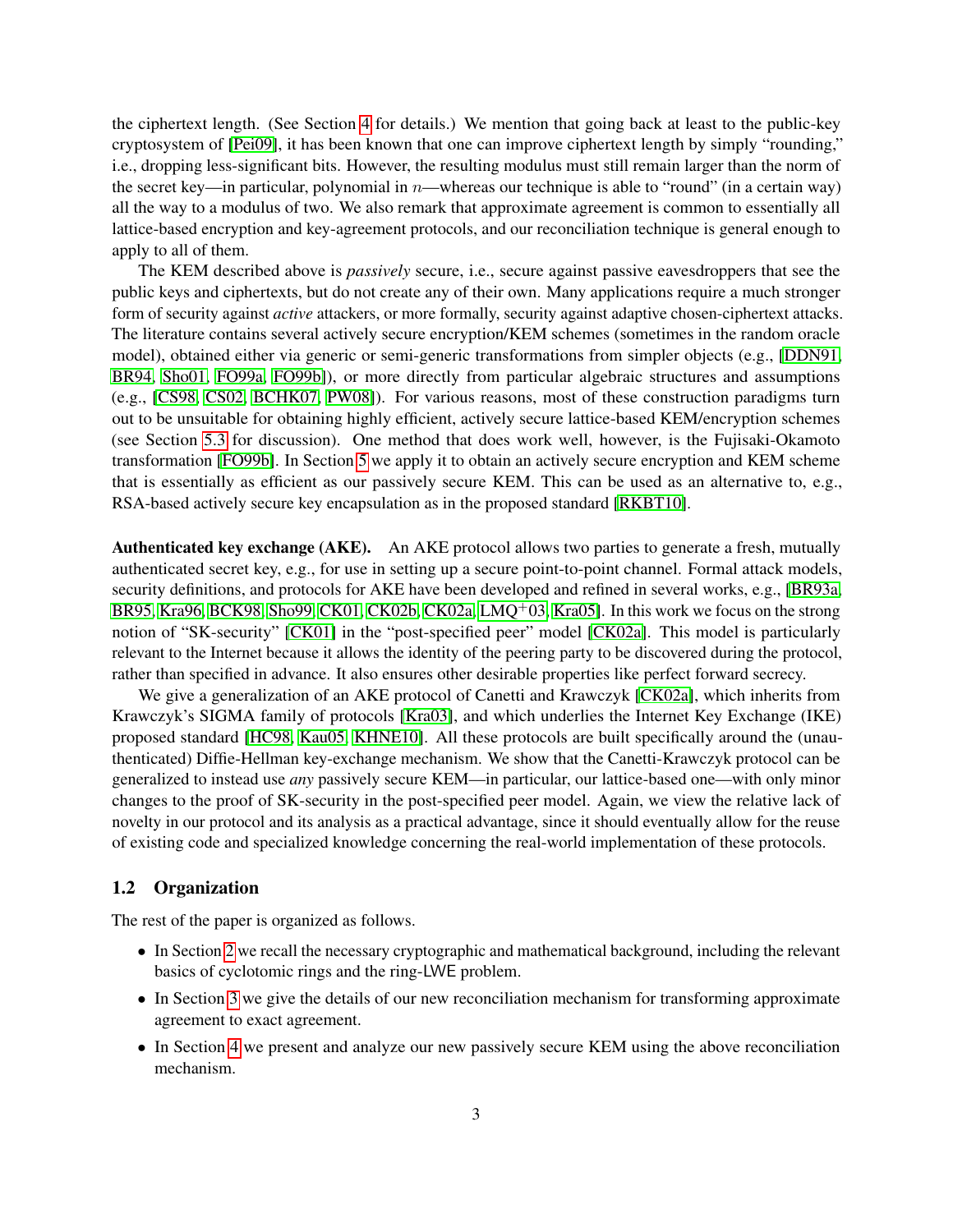- In Section [5](#page-14-0) we transform our passively secure KEM to an actively secure one using the Fujisaki-Okamoto transformation [\[FO99b\]](#page-22-10), and discuss the problems with other candidate transformations.
- In Section [6](#page-16-1) we present and analyze a generalization of the  $\Sigma_0$  authenticated key exchange (AKE) protocol of Canetti and Krawczyk [\[CK02a\]](#page-21-9), which can be instantiated with our passively secure KEM.

Acknowledgments. I thank Keita Xagawa for helpful comments on the Fujisaki-Okamoto transformation, and the anonymous PQC reviewers for useful suggestions.

# <span id="page-3-0"></span>2 Preliminaries

For  $x \in \mathbb{R}$ , define  $\lfloor x \rfloor = \lfloor x + \frac{1}{2} \rfloor$  $\frac{1}{2}$   $\vert \in \mathbb{Z}$ . For an integer  $q \geq 1$ , let  $\mathbb{Z}_q$  denote the quotient ring  $\mathbb{Z}/q\mathbb{Z}$ , i.e., the ring of cosets  $x + q\mathbb{Z}$  with the induced addition and multiplication operations. For any two subsets  $X, Y$  of some additive group, define  $-X = \{-x : x \in X\}$  and  $X + Y = \{x + y : x \in X, y \in Y\}$ .

#### <span id="page-3-1"></span>2.1 Cryptographic Definitions

As is standard in cryptography, in this work all algorithms are implicitly given the same *security parameter* λ (represented in unary), which indicates the desired level of security. Every defined algorithm must be *efficient*, i.e., it must run in time polynomial in  $\lambda$ . A function  $f(\lambda)$  is *negligible* if it decreases faster than any inverse polynomial, i.e.,  $f(\lambda) = o(n^{-c})$  for every constant  $c \ge 0$ . We say that two distributions X, Y (or more accurately, two ensembles  $\{X_{\lambda}\}, \{Y_{\lambda}\}\$  of distributions indexed by  $\lambda$ ) are *computationally indistinguishable* if for all efficient algorithms  $A$ ,  $|\Pr[\mathcal{A}(X_\lambda)] - \Pr[\mathcal{A}(Y_\lambda)]|$  is negligible (in  $\lambda$ ). This asymptotic treatment can be made more concrete by quantifying runtimes, probabilities, etc. more precisely.

We define encryption and key encapsulation in a model in which the algorithms have access to some public parameters, which are generated according to a setup algorithm by a trusted party, and which can be used by all parties. If no trusted party is available, then the setup algorithm can be run first as part of the key-generation algorithm, and the public parameters included in the resulting public key.

A public-key cryptosystem (PKC) with ciphertext space  $\mathcal C$  and (finite) message space  $\mathcal M$  is given by four efficient algorithms: Setup, Gen, Enc (which may be randomized) and Dec (which must be deterministic) having the following syntax:

- Setup() outputs a public parameter  $pp$ .
- Gen(pp) outputs a public encryption key pk and secret decryption key sk.
- Enc(pp, pk,  $\mu$ ) takes a public key pk and a message  $\mu \in M$ , and outputs a ciphertext  $c \in \mathcal{C}$ .
- Dec(sk, c) takes a decryption key sk and a ciphertext c, and outputs some  $\mu \in \mathcal{M} \cup \{\perp\}$ , where  $\perp$  is some distinguished symbol denoting decryption failure.

For correctness, we require that for all  $\mu \in \mathcal{M}$ , if  $pp \leftarrow$  Setup(),  $(pk, sk) \leftarrow$  Gen $(pp)$  and  $c \leftarrow$  Enc $(pk, \mu)$ , then  $\text{Dec}(sk, c) = \mu$  with all but negligible probability over all the randomness in the experiment.

A *key encapsulation mechanism* (KEM), sometimes also called a *key transport mechanism* (KTM), is a one-message protocol for transmitting an ephemeral secret key to a receiver, using the receiver's public key. Unlike with encryption, the ephemeral key is an *output* of the sender's algorithm, not an explicit input. Formally, a KEM with ciphertext space C and (finite) key space K is given by efficient algorithms Setup, Gen, Encaps (which may be randomized) and Decaps (which must be deterministic) having the following syntax: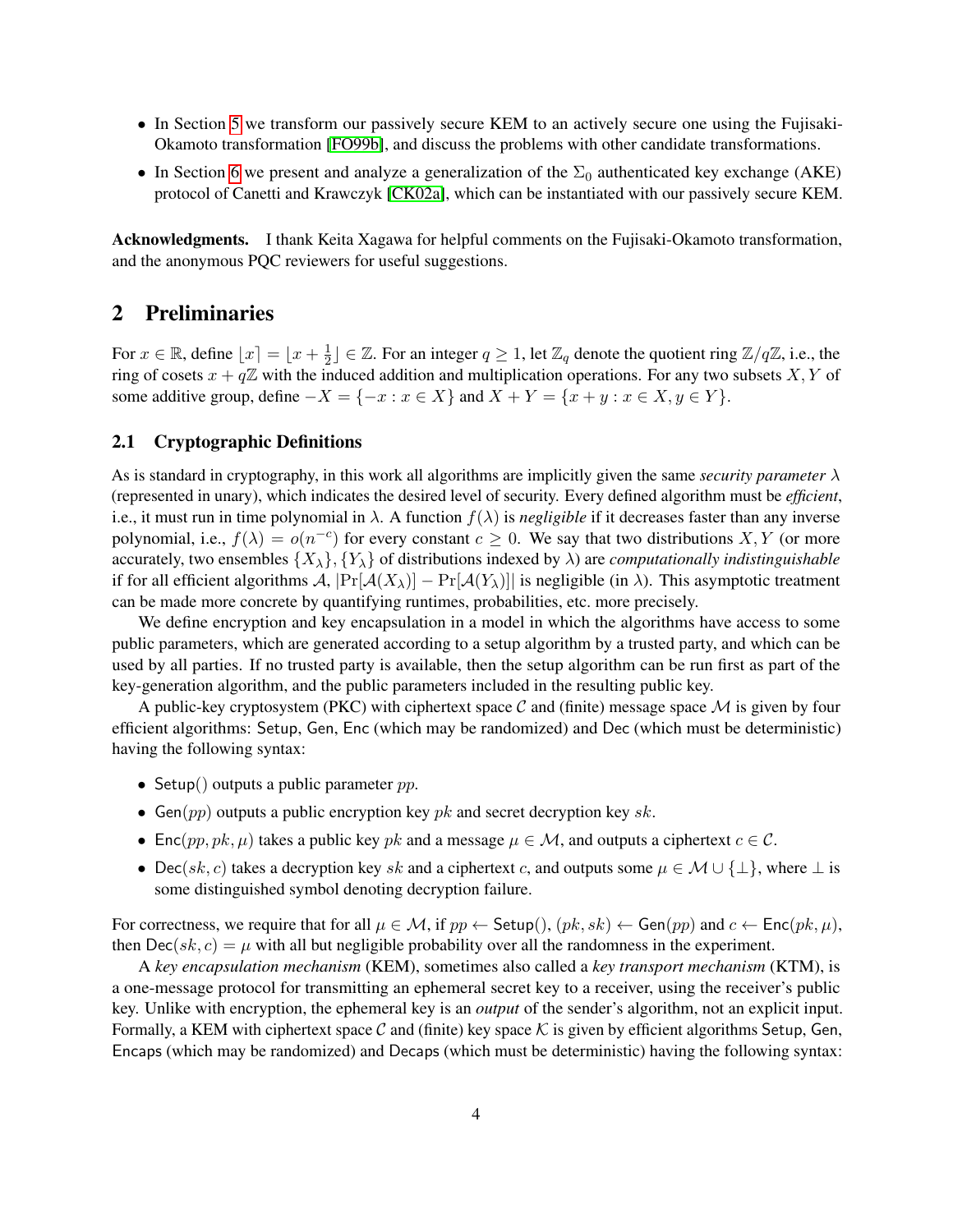- Setup() outputs a public parameter  $pp$ .
- Gen(pp) takes the public parameter and outputs a public encapsulation key pk and secret decapsulation key sk.
- Encaps(pp, pk) take the public parameter and an encapsulation key pk, and outputs a ciphertext  $c \in \mathcal{C}$ and a key  $k \in \mathcal{K}$ .
- Decaps(sk, c) takes a decapsulation key sk and a ciphertext c, and outputs some  $k \in \mathcal{K} \cup \{\perp\}$ , where  $\perp$ is some distinguished symbol denoting decapsulation failure.

For correctness, we require that if  $pp \leftarrow$  Setup(),  $(pk, sk) \leftarrow$  Gen $(pp)$ , and  $(c, k) \leftarrow$  Encaps $(pk)$ , we have Decaps( $sk, c$ ) = k with all but negligible probability over all the randomness in the experiment.

A KEM is *passively* secure, or more formally, satisfies IND-CPA security, if the outputs of the following "real" and "ideal" experiments are computationally indistinguishable:

$$
pp \leftarrow \textsf{Setup}() (pk, sk) \leftarrow \textsf{Gen}(pp) (c, k) \leftarrow \textsf{Encaps}(pp, pk) (ck) \leftarrow \textsf{Encaps}(pp, pk) (c, k) \leftarrow \textsf{Encaps}(pp, pk) k^* \leftarrow \mathcal{K}
$$
  
Output (pp, pk, c, k) Output (pp, pk, c, k\*)

Any passively secure KEM can be converted into a passively secure encryption scheme for message space  $M = K$  by having the sender use the ephemeral key  $k \in K$  as a one-time pad to conceal the message (this assumes that K has a group structure); this lengthens the ciphertext by an element of K. In the other direction, any passively secure encryption scheme can be converted into an passively secure KEM with key space  $K = M$  by having the sender choose the ephemeral key and encrypt it.

A public-key cryptosystem is *actively* secure (against adaptive chosen-ciphertext attacks), or more formally, satisfies IND-CCA security, if the following experiments for  $b = 0, 1$  are computationally indistinguishable: generate  $pp \leftarrow$  Setup() and  $(pk, sk) \leftarrow$  Gen(pp), and give the adversary (pp, pk) and oracle access to Dec(sk,  $\cdot$ ); then, when the adversary returns two messages  $\mu_0, \mu_1 \in \mathcal{M}$ , generate  $c^* \leftarrow \textsf{Enc}(pk, \mu_b)$ and give the adversary oracle access to  $Dec(sk, \cdot)$ , with the restriction that it may not query the oracle on  $c^*$ .

#### 2.2 Subgaussian Random Variables

In our constructions we analyze the behavior of "error" terms using the standard notion of *subgaussian* random variables, relaxed slightly as in [\[MP12\]](#page-23-3). (For further details and full proofs, see [\[Ver12\]](#page-24-0).) For any  $\delta \geq 0$ , we say that a random variable X (or its distribution) over R is  $\delta$ -*subgaussian* with parameter  $r > 0$  if for all  $t \in \mathbb{R}$ , the (scaled) moment-generating function satisfies

$$
\mathbb{E}[\exp(2\pi t X)] \le \exp(\delta) \cdot \exp(\pi r^2 t^2).
$$

By Markov's inequality, X has Gaussian tails, i.e., for all  $t \geq 0$ ,

<span id="page-4-0"></span>
$$
\Pr[|X| \ge t] \le 2 \exp(\delta - \pi t^2 / r^2). \tag{2.1}
$$

A standard fact is that any B-bounded centered random variable X (i.e.,  $\mathbb{E}[X] = 0$  and  $|X| \leq B$  always) is 0-subgaussian with parameter  $B\sqrt{2\pi}$ .

<span id="page-4-1"></span>We extend the notion of subgaussianity to vectors. Specifically, we say that a random real vector  $X$  is δ-subgaussian with parameter r if for all real unit vectors u, the random variable  $\langle u, X \rangle \in \mathbb{R}$  is δ-subgaussian with parameter  $r$ . More generally,  $X$  and  $u$  may be taken from any real inner product space.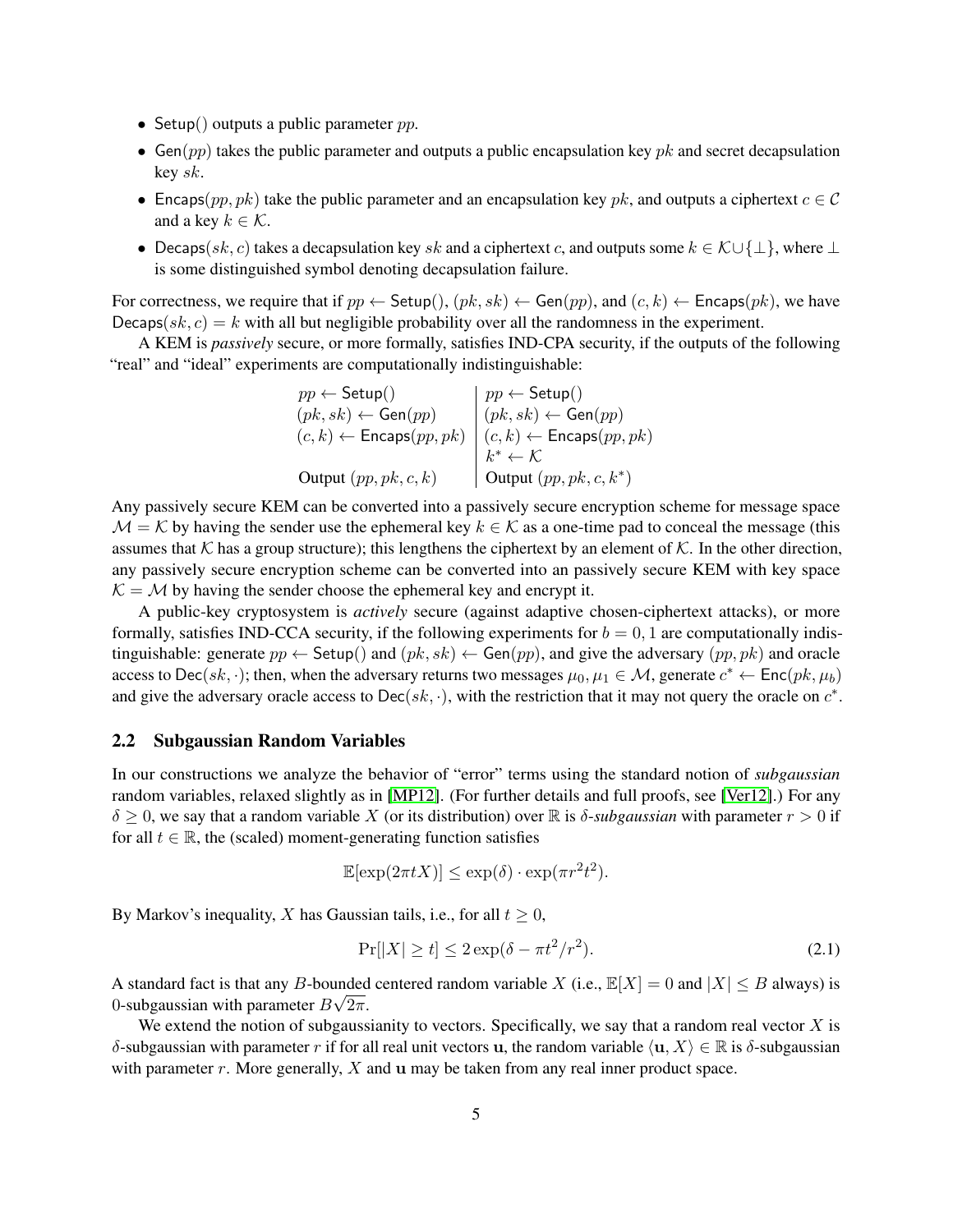**Fact 2.1.** *If*  $X_1$  *is*  $\delta_1$ -subgaussian with parameter  $r_1$ , and  $X_2$  *is*  $\delta_2$  *subgaussian with parameter*  $r_2$  *conditioned on* any *value of*  $X_1$  *(in particular, if*  $X_1$  *and*  $X_2$  *are independent), then*  $X_1 + X_2$  *is*  $(\delta_1 + \delta_2)$ *-subgaussian* with parameter  $\sqrt{r_1^2 + r_2^2}$ .

#### 2.3 Cyclotomic Rings

Here we briefly recall the relevant background on cyclotomic rings as they relate to ring-LWE. Many more details can be found in [\[LPR10,](#page-23-4) [LPR13\]](#page-23-5). The latter reference especially covers many computational aspects of cyclotomics and ring-LWE.

For a positive integer index m, let  $K = \mathbb{Q}(\zeta_m)$  and  $R = \mathbb{Z}[\zeta_m] \subset K$  denote the mth cyclotomic number field and ring (respectively), where  $\zeta_m$  denotes an abstract element having order m. The minimal polynomial of  $\zeta_m$  over the rationals, i.e., the unique monic  $f(X) \in \mathbb{Q}[X]$  of minimal degree having  $\zeta_m$  as a root, is an integer polynomial called the *mth cyclotomic polynomial*  $\Phi_m(X) \in \mathbb{Z}[X]$ . Its complex roots are all the primitive mth roots of unity  $\omega_m^i$  for  $i \in \mathbb{Z}_m^*$ , where  $\omega_m = \exp(2\pi\sqrt{-1}/m) \in \mathbb{C}$ . Therefore, R has degree  $n = \varphi(m)$  as a ring extension of Z, and is isomorphic to the quotient ring  $\mathbb{Z}[X]/(\Phi_m(X))$  by identifying  $\zeta_m$ with X, and similarly for K over Q. In particular,  $\{1, \zeta_m, \zeta_m^2, \dots, \zeta_m^{n-1}\}$  is a Z-basis of R, called the *power basis*. However, the power basis is just one particular basis of R, and it turns out that other bases are better suited to the kinds of computational operations and analysis used in ring-LWE cryptography (see [\[LPR13\]](#page-23-5) for details). For the most part, in this work we remain agnostic to the choice of basis used for representing and operating upon ring elements, except when analyzing the coefficients of error terms, in which case we use the *decoding basis* of R, described in Section [2.3.2](#page-6-0) below.

For any integer modulus  $q \geq 1$ , let  $R_q$  denote the quotient ring  $R/qR$ . For a given basis of R, we can represent any element of  $R_q$  by an *n*-dimensional vector of  $\mathbb{Z}_q$ -coefficients with respect to that basis. Fixing a basis of R and a set of distinguished representatives of  $\mathbb{Z}_q$  therefore induces a set of distinguished representatives of  $R_q$ . For security, implementations must represent  $R_q$ -elements using their distinguished representatives with respect to some public basis, the choice of which must not depend on any secret information.

For any  $p|m$ , let  $\zeta_p = \zeta_m^{m/p} \in R$  (which has order p), and define

$$
g = \prod_{\text{odd prime } p \mid m} (1 - \zeta_p) \in R.
$$

Also define  $\hat{m} = m/2$  if m is even, and  $\hat{m} = m$  otherwise. We recall a standard fact about these elements (see, e.g., [\[LPR13,](#page-23-5) Section 2.5.4]).

<span id="page-5-1"></span>**Fact 2.2.** *The element* g divides  $\hat{m}$  in R, and is coprime in R with all integer primes except the odd primes p *dividing* m*.*

#### <span id="page-5-0"></span>2.3.1 Canonical Embedding

Here we recall the classical notion of the *canonical embedding* of K, which endows it (and hence  $R \subset K$ ) with a geometry. There are  $n = \varphi(m)$  ring embeddings (i.e., injective ring homomorphisms)  $\sigma_i : K \to \mathbb{C}$  that fix  $\mathbb{Q}$ pointwise. They are defined by  $\sigma_i(\zeta_m) = \omega_m^i$  for each  $i \in \mathbb{Z}_m^*$ , where again  $\omega_m = \exp(2\pi\sqrt{-1}/m) \in \mathbb{C}$ . Note that these embeddings map  $\zeta_m$  to each of the primitive mth roots of unity in  $\mathbb{C}$ , and that the embeddings come in conjugate pairs, i.e.,  $\sigma_{m-i} = \overline{\sigma_i}$ .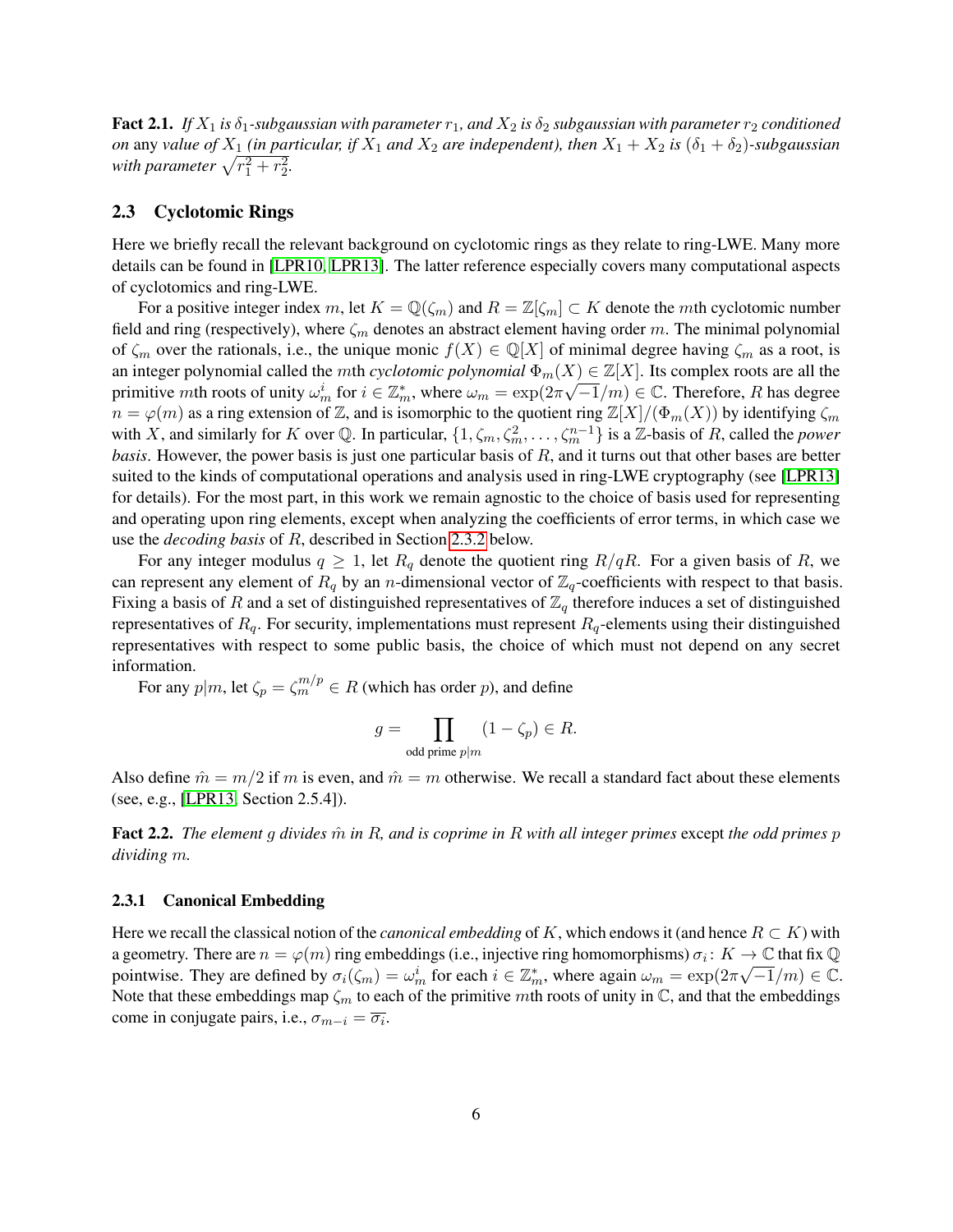The canonical embedding  $\sigma: K \to \mathbb{C}^n$  is simply the concatenation of the above ring embeddings, i.e.,

$$
\sigma(e) = (\sigma_i(e))_{i \in \mathbb{Z}_m^*}.
$$

Due to the conjugate pairs of embeddings,  $\sigma$  actually maps into the subspace  $H \subseteq \mathbb{C}^n$  characterized by this conjugate symmetry. It is straightforward to verify that  $H$  is an n-dimensional real inner product space under the standard inner product  $\langle \mathbf{x}, \mathbf{y} \rangle = \sum_i x_i \overline{y_i}$  on  $\mathbb{C}^n$ .

We extend geometric notions, such as norms and subgaussianity, to  $K$  by identifying its elements with their canonical embeddings in H. In particular, the  $\ell_2$  (Euclidean) and  $\ell_{\infty}$  norms on K are defined by

$$
||e||_2 := ||\sigma(e)||_2 = \left(\sum_{i \in \mathbb{Z}_m^*} |\sigma_i(e)|^2\right)^{1/2}
$$
 and  $||e||_{\infty} := ||\sigma(e)||_{\infty} = \max_{i \in \mathbb{Z}_m^*} |\sigma_i(e)|$ ,

respectively. (For example,  $||1||_2 = \sqrt{n}$  and  $||1||_{\infty} = 1$ .) Similarly, we say that  $e \in K$  is  $\delta$ -subgaussian with parameter r if  $\sigma(e) \in H$  is.

Note that because  $\sigma(e+e') = \sigma_i(e) + \sigma_i(e')$  and  $\sigma_i(e \cdot e') = \sigma_i(e) \cdot \sigma_i(e')$ , for  $p \in \{2, \infty\}$  we have the triangle inequality and "expansion bound"

$$
||e + e'||_p \le ||e||_p + ||e'||_p
$$
  

$$
||e \cdot e'||_p \le ||e||_p \cdot ||e'||_{\infty}.
$$

#### <span id="page-6-0"></span>2.3.2 Decoding Basis

Here we recall a certain  $\mathbb{Q}$ -basis of K that plays an important role in the generation of error terms and in decryption for ring-LWE-based cryptosystems. As background, a central object in the definition and usage of ring-LWE is the fractional "codifferent" ideal  $R^{\vee} = (\hat{m}/g)^{-1}R \subset K$ . In [\[LPR13,](#page-23-5) Section 6] it is shown that a certain  $\mathbb{Z}$ -basis of  $R^\vee$  (and hence  $\mathbb{Q}$ -basis of K), called the *decoding basis*, has essentially optimal error tolerance (e.g., for decryption) and admits fast sampling of error terms from appropriate distributions. We will not need the formal definition of the decoding basis in this work, but will only rely on a few of its important properties as demonstrated in [\[LPR13\]](#page-23-5).

In this work, for convenience we avoid the codifferent ideal  $R^{\vee} = (\hat{m}/g)^{-1}R$ , and instead give an alternative (but equivalent) definition of the decoding basis, by multiplying by  $\hat{m}/g \in R$  where appropriate to map  $R^{\vee}$  to R. More specifically, we replace any  $e^{\vee} \in R^{\vee}$  that would normally belong to the codifferent by  $e = (\hat{m}/g)e^{\vee} \in R$ . Similarly, we define the decoding basis of R to be  $\hat{m}/g$  times the elements of the decoding basis of  $R^{\vee}$ . Then by linearity, the coefficient vector of any  $e^{\vee} \in K$  with respect to the "true" decoding basis (of  $R^{\vee}$ ) is identical to that of  $e = (\hat{m}/g)e^{\vee}$  with respect to the decoding basis of R. In particular, any algorithm for sampling an error term  $e^{\vee}$  as represented in the decoding basis of  $R^{\vee}$ , such as the one given in [\[LPR13,](#page-23-5) Section 6.3], is also (without any modification) an algorithm for sampling  $e = (\hat{m}/g)e^{\vee}$  as represented in the decoding basis of R.

We caution that multiplying an element by  $\hat{m}/q$  can significantly distort its canonical geometry. More precisely, the ratio of the lengths (or subgaussian parameters) of  $e = (\hat{m}/g)e^{\vee}$  versus  $e^{\vee}$  can vary widely depending on  $e^{\vee}$ , because the embeddings  $\sigma_i(1/g)$  can vary widely in magnitude. However, multiplying by  $g \in R$  undoes this distortion, because  $\sigma(g \cdot e) = \hat{m} \cdot \sigma(e^{\vee})$ . So, we typically deal with error terms  $e \in R$ where  $q \cdot e$  is subgaussian, and analyze the coefficients of e itself with respect to the decoding basis of R. The following is a reformulation of [\[LPR13,](#page-23-5) Lemma 6.6] to our definition of decoding basis.

<span id="page-6-1"></span>**Lemma 2.3.** Let  $e \in K$  be such that  $g \cdot e$  is  $\delta$ -subgaussian with parameter  $\hat{m} \cdot r$ , and let  $e' \in K$  be arbitrary. Then every decoding-basis coefficient of  $e\cdot e'$  is  $\delta$ -subgaussian with parameter  $r\cdot \|e'\|_2.$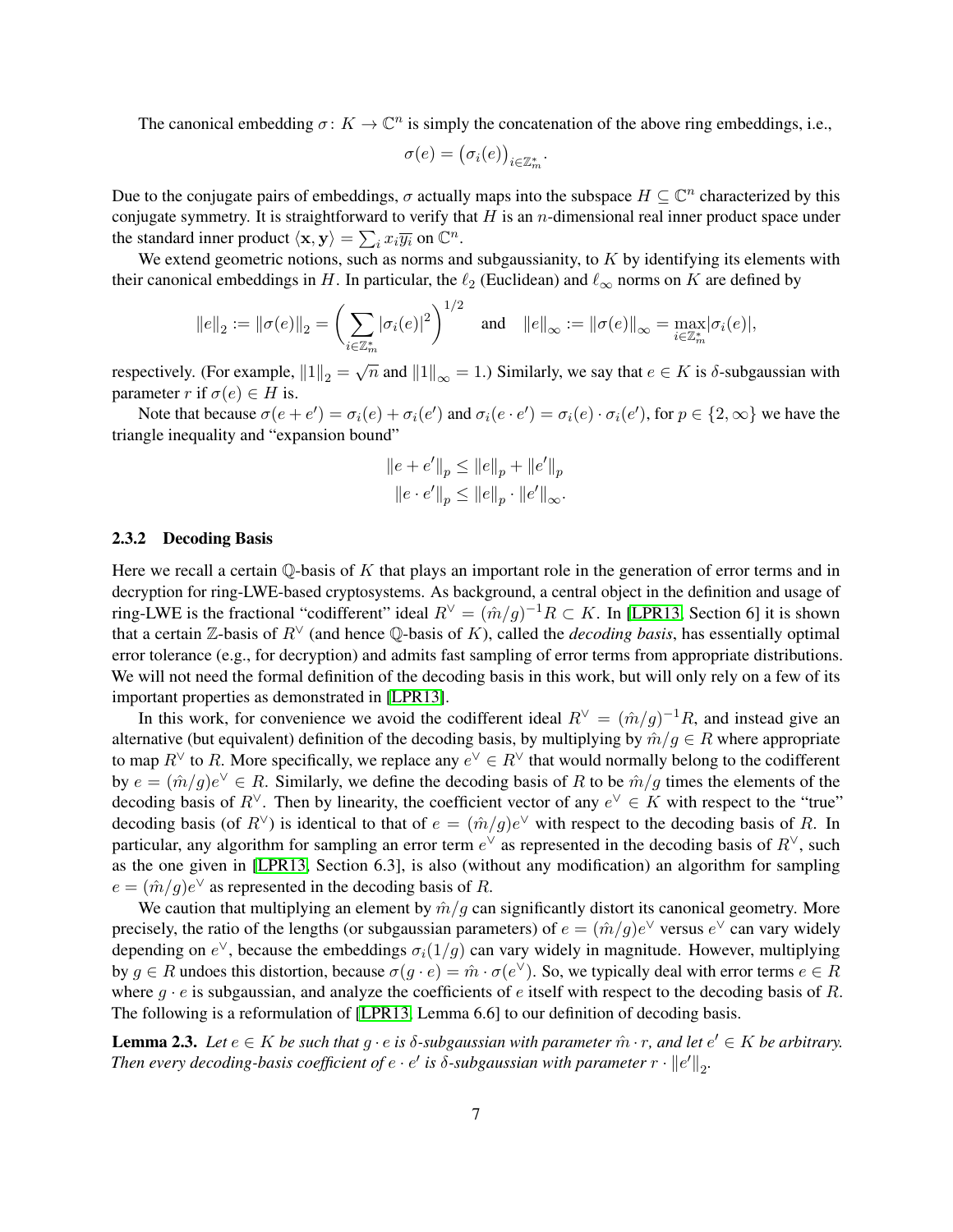#### <span id="page-7-2"></span>2.3.3 Error Distributions

In the context of ring-LWE we work with certain Gaussian-like error distributions over the number field  $K$ , and discretized to R. For  $r > 0$ , the Gaussian distribution  $D_r$  over R with parameter r has probability distribution function  $\exp(-\pi x^2/r^2)/r$ . More generally, the Gaussian distribution  $D_r$  over a real inner product space V (e.g.,  $\mathbb{R}^n$  or  $H \subset \mathbb{C}^n$ ) is such that the marginal distributions  $\langle \mathbf{u}, D_r \rangle = D_r$  (over  $\mathbb{R}$ ) for all unit vectors  $u \in V$ . In particular,  $D_r$  over the subspace  $H \subset \mathbb{C}^n$  (as defined above in Section [2.3.1\)](#page-5-0) outputs and vectors  $\mathbf{u} \in V$ . In particular,  $D_r$  over the subspace  $H \subset \mathbb{C}^n$  (as defined above in Section 2.5.1) outputs an element whose real and complex coordinates are all Gaussian with parameter  $r/\sqrt{2}$ , and are inde up to the conjugate symmetry of  $H$ . For convenience, but with a slight abuse of formality, we also define the Gaussian distribution  $D_r$  over the number field K to output an element  $a \in K$  for which  $\sigma(a) \in H$  has distribution  $D_r$ .<sup>[1](#page-7-0)</sup>

In our applications we use error distributions of the form  $\psi = (\hat{m}/g) \cdot D_r$  over K; the extra  $\hat{m}/g$  factor corresponds to the translation from  $R<sup>∨</sup>$  to R as described above in Section [2.3.2.](#page-6-0) We also *discretize* such distributions to the ring R, denoting the resulting distribution by  $\chi = [\psi]$ , by sampling an element  $a \in K$ from  $\psi$  and then rounding each of its rational decoding-basis coefficients to their nearest integers. (Other discretization methods are described in [\[LPR13,](#page-23-5) Section 2.4.2]; our applications can use any of them with only minor changes to the analysis.) We rely on the following facts from [\[LPR13\]](#page-23-5).

<span id="page-7-4"></span>**Fact 2.4.** Let  $e \leftarrow \chi$  where  $\chi = |\psi|$  for  $\psi = (\hat{m}/q) \cdot D_r$ . Then:

- <span id="page-7-3"></span>*1.*  $g \cdot e$  is  $\delta$ -subgaussian with parameter  $\hat{m} \cdot \sqrt{r^2 + 2\pi \text{ rad}(m) / m}$  for some  $\delta \leq 2^{-n}$ .
- <span id="page-7-5"></span>2.  $||g \cdot e||_2 \leq \hat{m} \cdot (r + \sqrt{\text{rad}(m)/m}) \cdot \sqrt{n}$  *except with probability at most*  $2^{-n}$ *.*

For computational purposes, [\[LPR13,](#page-23-5) Section 6.3] gives a fast algorithm for sampling from  $(\hat{m}/g) \cdot D_r$ , where the output is represented as a vector of rational coefficients with respect to the decoding basis of  $R$ ; this allows for immediate discretization.

### 2.4 Ring-LWE

We now recall the ring-LWE probability distribution and (decisional) computational problem. For simplicity and convenience for our applications, we present the problem in its discretized, "normal" form, where all quantities are from R or  $R_q = R/qR$ , and the secret is drawn from the (discretized) error distribution. (See [\[LPR10\]](#page-23-4) for a more general form.)

**Definition 2.5 (Ring-LWE Distribution).** For an  $s \in R$  and a distribution  $\chi$  over R, a sample from the ring-LWE distribution  $A_{s,x}$  over  $R_q \times R_q$  is generated by choosing  $a \leftarrow R_q$  uniformly at random, choosing  $e \leftarrow \chi$ , and outputting  $(a, b = a \cdot s + e)$ .

**Definition 2.6 (Ring-LWE, Decision).** The *decision* version of the ring-LWE problem, denoted  $R$ -DLWE<sub>q, $\chi$ </sub>, is to distinguish with non-negligible advantage between independent samples from  $A_{s,\chi}$ , where  $s \leftarrow \chi$  is chosen once and for all, and the same number of *uniformly random* and independent samples from  $R_q \times R_q$ .

<span id="page-7-1"></span> $\sqrt{\log n/n}$ , and let  $q = q(n)$ ,  $q = 1 \mod m$  be a  $\text{poly}(n)$ -bounded prime such that  $\alpha q \ge \omega(\sqrt{\log n})$ . There **Theorem 2.7** (**[\[LPR10\]](#page-23-4)**). Let R be the mth cyclotomic ring, having dimension  $n = \varphi(m)$ . Let  $\alpha = \alpha(n) < \alpha$ 

<span id="page-7-0"></span><sup>&</sup>lt;sup>1</sup>This is an abuse because  $\sigma(K)$  is not equal to H, but is merely dense in it. To be formal, we would define the Gaussian distribution over the field tensor product  $K_{\mathbb{R}} = K \otimes_{\mathbb{Q}} \mathbb{R}$ , which is isomorphic to H (as a real inner product space) under the natural extension of  $\sigma$ . Since in practice Gaussians can only be sampled with finite precision, in this work we ignore such subtleties.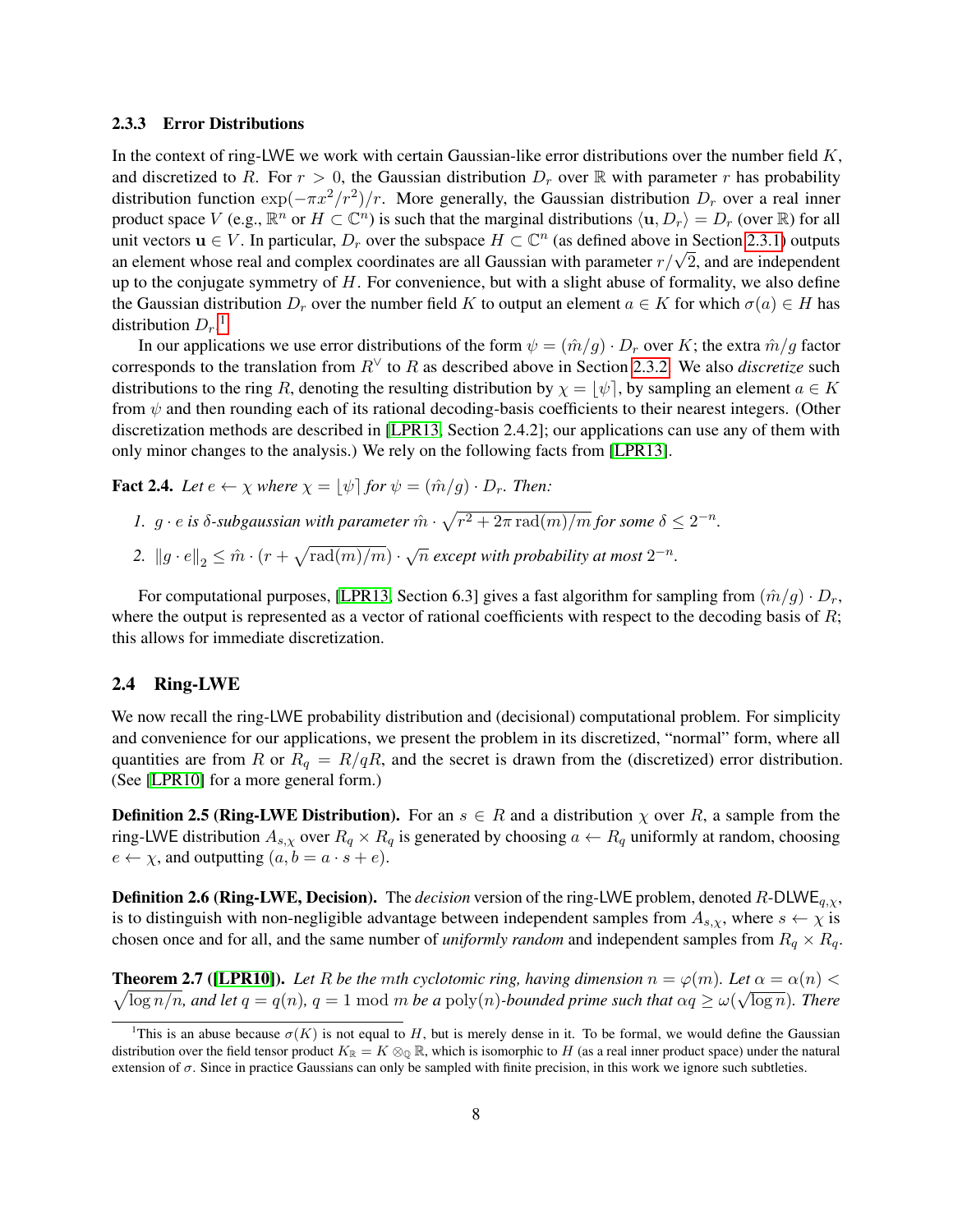is a  $\operatorname{poly}(n)$ -time quantum reduction from  $\tilde{O}(\sqrt{n}/\alpha)$ -approximate SIVP (or SVP) on ideal lattices in  $R$  to *solving* R-DLWE<sub>q, $\chi$ </sub> *given only*  $\ell-1$  *samples, where*  $\chi = [\psi]$  *and*  $\psi$  *is the Gaussian distribution*  $(\hat{m}/g) \cdot D_{\xi q}$ *for*  $\xi = \alpha \cdot (n\ell / \log(n\ell))^{1/4}$ .

Note that the above worst-case hardness result deteriorates with the number of samples  $\ell$ ; fortunately, all our applications require only a small number of samples.

In addition to the above theorem, a plausible conjecture is that the *search* version of ring-LWE is hard √ for the fixed error distribution  $\psi = (\hat{m}/g) \cdot D_{\alpha q}$ , where  $\alpha q \ge \omega(\sqrt{\log n})$ .<sup>[2](#page-8-1)</sup> (Informally, the search problem is to *find* the secret s given arbitrarily many ring-LWE samples; see [\[LPR10\]](#page-23-4) for a precise definition.) Unfortunately, for technical reasons it is not known whether this is implied by the worst-case hardness of ideal lattice problems in R, except for impractically large q and small  $\alpha$ . However, it is proved in [\[LPR10,](#page-23-4) Theorem 5.3] that the decision version with error distribution  $\psi$  (or its discretization  $|\psi|$ ) is at least as hard as the search version. Note that unlike Theorem [2.7,](#page-7-1) this results avoids the extra  $(n/\log n)^{1/4}$  factor in the error distribution for the decision version, which leads to better parameters in applications.

# <span id="page-8-0"></span>3 New Reconciliation Mechanism

As mentioned in the introduction, one of our contributions is a more bandwidth-efficient method for two parties to agree on a secret bit, assuming they "approximately agree" on a (pseudo)random value modulo q. This is based on a new reconciliation mechanism that we describe in this section.

We remark that a work of Ding *et al.* [\[DXL14\]](#page-21-10) proposes a different reconciliation method for lowerbandwidth "approximate agreement," in the context of a key exchange against a passive adversary. However, we observe that the agreed-upon bit produced by their protocol is necessarily *biased*, not uniform, so it should not be used directly as a secret key (and the protocol as described does not satisfy the standard definition of passive security for key exchange). A nearly uniform key can be obtained via some post-processing, e.g., by applying an extractor, but this reduces the length of the usable key. By contrast, our method directly produces an unbiased key.

For an integer p that divides q (where typically  $p = 2$ ), we define the modular rounding function  $\lfloor \cdot \rceil_p : \mathbb{Z}_q \to \mathbb{Z}_p$  as  $\lfloor x \rceil_p := \lfloor \frac{p}{q} \rfloor$  $\frac{p}{q} \cdot x$ , and similarly for  $\lfloor \cdot \rfloor_p$ . Note that the function is well-defined on the quotient rings because  $\frac{p}{q} \cdot q\mathbb{Z} = p\mathbb{Z}$ . For now we have restricted to the case  $p|q$  so that the rounding function is unbiased. In Section [3.2](#page-9-0) below we lift this restriction, using randomness to avoid introducing bias.

# <span id="page-8-2"></span>3.1 Even Modulus

Here we define the reconciliation mechanism where  $p = 2$  and the modulus  $q \ge 2$  is even. The mechanism is depicted in Figure [1](#page-9-1) at the end of this subsection.

Define disjoint intervals  $I_0 := \{0, 1, \ldots, \lfloor \frac{q}{4} \rfloor \}$  $\lfloor \frac{q}{4} \rceil - 1$ ,  $I_1 := \{-\lfloor \frac{q}{4} \rfloor, \ldots, -1\}$  mod q consisting of  $\lfloor \frac{q}{4} \rfloor$  $\frac{q}{4}$ ] and  $\frac{q}{4}$  $\frac{q}{4}$  (respectively) cosets in  $\mathbb{Z}_q$ . Observe that these intervals form a partition of all the elements  $v \in \mathbb{Z}_q$  such that  $\lfloor v \rfloor_2 = 0$  (where we identify 0 and 1 with their residue classes modulo two). Similarly,  $\frac{q}{2} + I_0$  and  $\frac{q}{2} + I_1$ partition all the v such that  $|v|_2 = 1$ .

Now define the *cross-rounding* function  $\langle \cdot \rangle_2$ :  $\mathbb{Z}_q \to \mathbb{Z}_2$  as

$$
\langle v \rangle_2 := \lfloor \frac{4}{q} \cdot v \rfloor \bmod 2.
$$

<span id="page-8-1"></span><sup>&</sup>lt;sup>2</sup>The conjecture seems plausible even for the weaker bound  $\alpha q \ge 1$ . However, when  $\alpha q = o(1)$ , the search problem can be solved in subexponential  $2^{o(n)}$  time, given a sufficiently large number of samples [\[AG11\]](#page-20-9).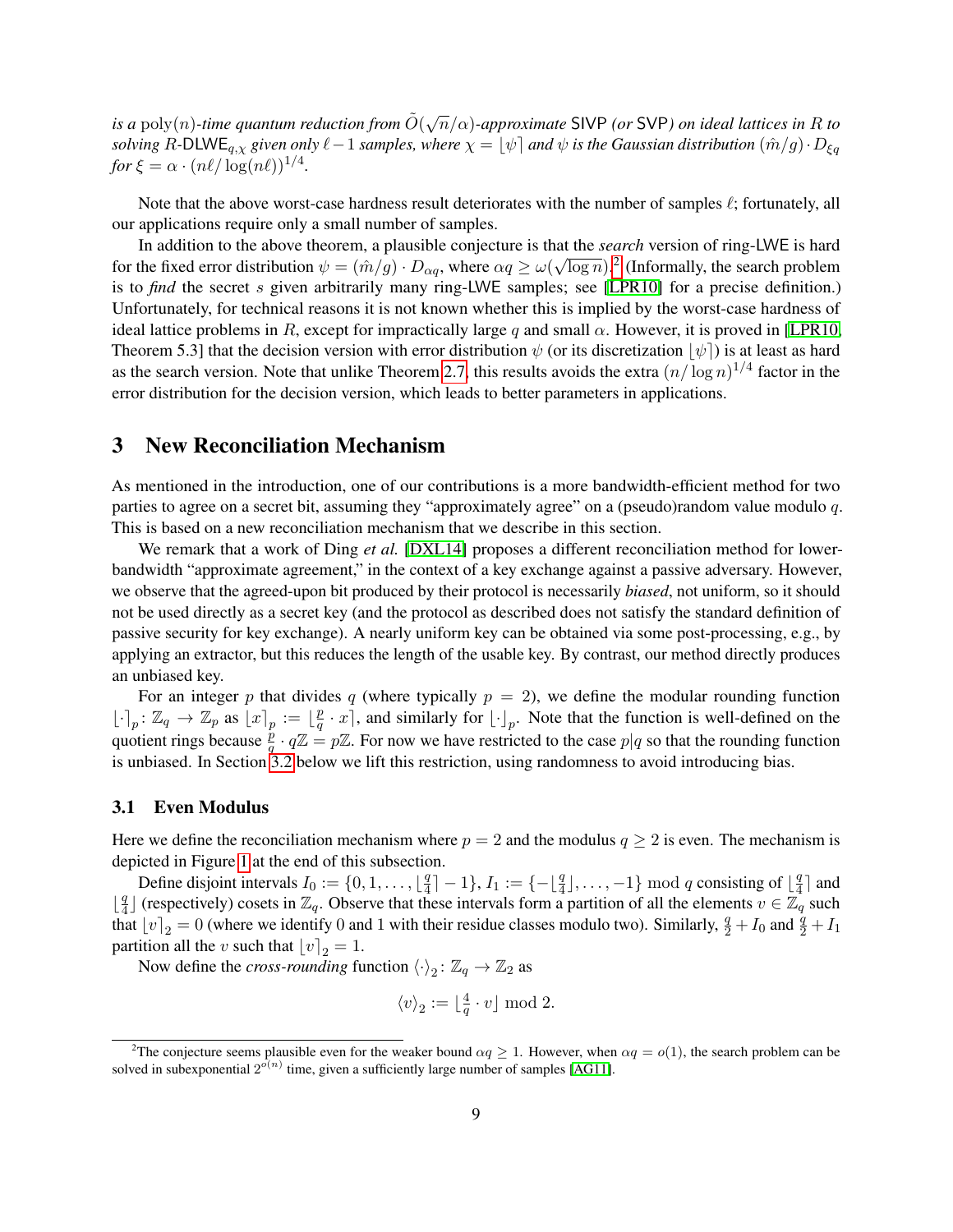Equivalently,  $\langle v \rangle_2$  is the  $b \in \{0, 1\}$  such that v belongs to the disjoint union  $I_b \cup (\frac{q}{2} + I_b)$ ; hence the name "cross-rounding." If v is uniformly random, then  $\langle v \rangle_2$  is uniformly random if and only if  $q/2$  is even; otherwise,  $\langle v \rangle_2$  is biased toward zero. Regardless of this potential bias, however, the next claim shows that  $\langle v \rangle_2$  hides  $\lfloor v \rceil_2$  perfectly.

<span id="page-9-2"></span>**Claim 3.1.** For even q, if  $v \in \mathbb{Z}_q$  is uniformly random, then  $\lfloor v \rfloor_2$  is uniformly random given  $\langle v \rangle_2$ .

*Proof.* For any  $b \in \{0, 1\}$ , if we condition on  $\langle v \rangle_2 = b$ , then v is uniform over  $I_b \cup (\frac{q}{2} + I_b)$ . As already observed, if  $v \in I_b$  then  $[v]_2 = 0$ , whereas if  $v \in (\frac{q}{2} + I_b)$  then  $[v]_2 = 1$ , so  $[v]_2$  is uniformly random given  $\langle v \rangle_2$ .  $\Box$ 

We now show that if  $v, w \in \mathbb{Z}_q$  are sufficiently close, then we can recover  $\lfloor v \rceil_2$  given w and  $\langle v \rangle_2$ . Define the set  $E := \left[-\frac{q}{8}\right]$  $\frac{q}{8}, \frac{q}{8}$  $\frac{q}{8}$ ) ∩  $\mathbb{Z}$ , and define the *reconciliation* function rec:  $\mathbb{Z}_q \times \mathbb{Z}_2 \to \mathbb{Z}_2$  as

$$
\operatorname{rec}(w, b) := \begin{cases} 0 & \text{if } w \in I_b + E \pmod{q} \\ 1 & \text{otherwise.} \end{cases}
$$

<span id="page-9-3"></span>**Claim 3.2.** For even q, if  $w = v + e \text{ mod } q$  for some  $v \in \mathbb{Z}_q$  and  $e \in E$ , then  $\text{rec}(w, \langle v \rangle_2) = [v]_2$ .

*Proof.* Let  $b = \langle v \rangle_2 \in \{0, 1\}$ , so  $v \in I_b \cup (\frac{q}{2} + I_b)$ . Then  $\lfloor v \rfloor_2 = 0$  if and only if  $v \in I_b$ . This in turn holds if and only if  $w \in I_b + E$ , because  $((I_b + E) - E) \subseteq I_b + (-\frac{q}{4})$  $\frac{q}{4}, \frac{q}{4}$  $\frac{q}{4}$ ) and  $(\frac{q}{2} + I_b)$  are disjoint (modulo q). The claim follows.  $\Box$ 



<span id="page-9-1"></span>Figure 1: (Cross-)rounding and reconciliation intervals for  $q = 18$ ; solid arcs denote 0, while dashed arcs denote 1. The rounding function  $\lfloor \cdot \rfloor_2$  simply partitions each circle into its left and right halves. The outermost circles show the values of the cross-rounding function  $\langle \cdot \rangle_2$ . The innermost circles on the left and right show the values of the reconciliation functions  $rec(\cdot, 0)$  and  $rec(\cdot, 1)$ , respectively. On the left, the example values v, w show how the reconciliation function ensures  $\operatorname{rec}(w, 0) = [v]_2 = 1$  even though  $[w]_2 = 0$ .

### <span id="page-9-0"></span>3.2 Odd Modulus

All of the above applies when  $q$  is even, but in applications of ring-LWE this is often not the case. (For instance, it is often desirable to let q be a sufficiently large prime, for efficiency and security reasons.) When  $q$ is odd, while it is possible to use the above methods to agree on a bit derived by rounding a uniform  $v \in \mathbb{Z}_q$ ,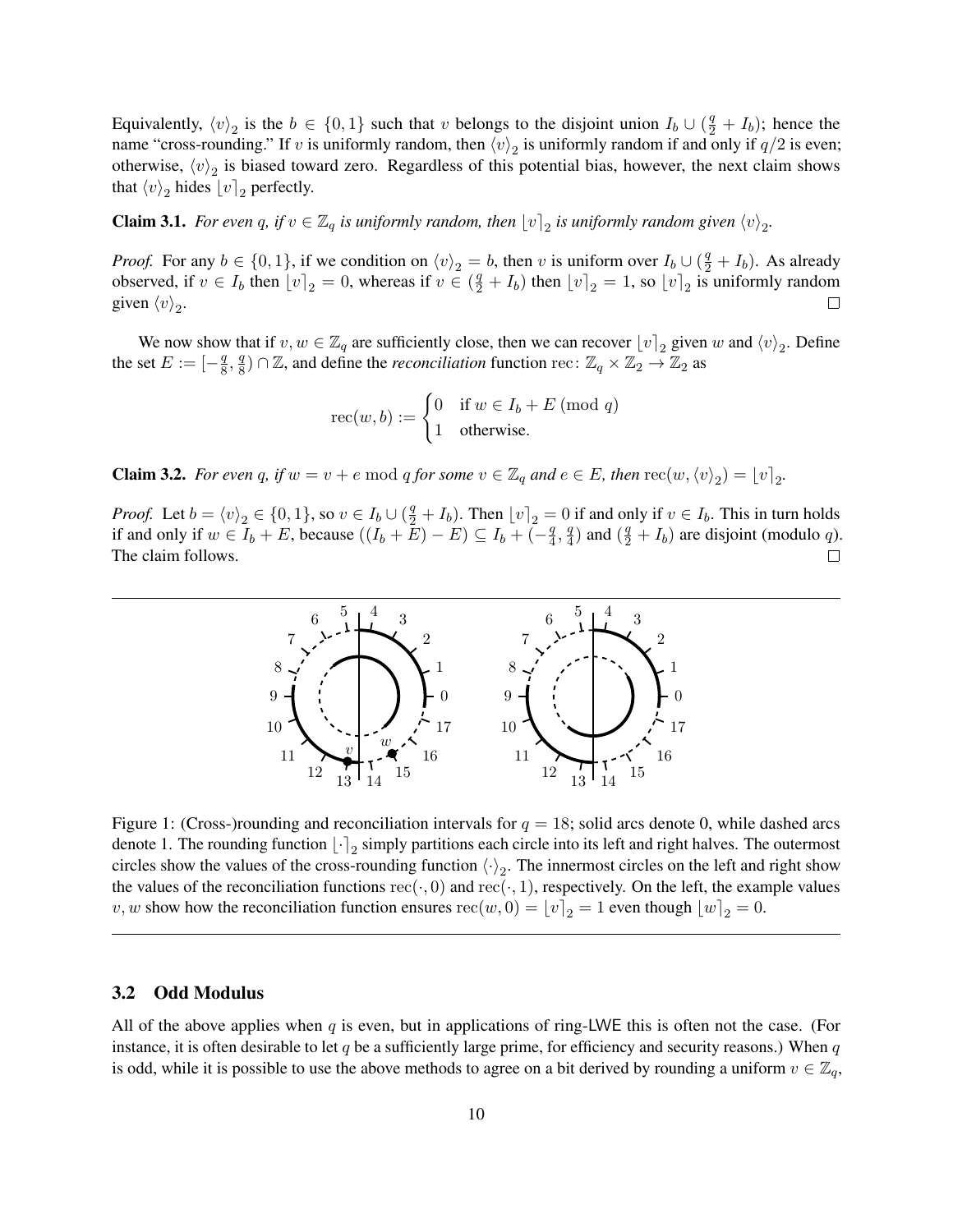the bit will be *biased*, and hence not wholly suitable as key material. Here we show how to avoid such bias by temporarily "scaling up" to work modulo  $2q$ , and introducing a small amount of extra randomness.

Define the randomized function dbl:  $\mathbb{Z}_q \to \mathbb{Z}_{2q}$  that, given a  $v \in \mathbb{Z}_q$ , outputs  $\bar{v} = 2v - \bar{e} \in \mathbb{Z}_{2q}$  for some random  $\bar{e} \in \mathbb{Z}$  that is uniformly random modulo two and independent of v, and small in magnitude (e.g., bounded by one).<sup>[3](#page-10-1)</sup> The first of these properties imply that if v is uniformly random in  $\mathbb{Z}_q$ , then so is  $\bar{v}$ in  $\mathbb{Z}_{2q}$ , and hence the following extension of Claim [3.1](#page-9-2) holds:

<span id="page-10-3"></span>**Claim 3.3.** For odd q, if  $v \in \mathbb{Z}_q$  is uniformly random and  $\bar{v} \leftarrow \text{dbl}(v) \in \mathbb{Z}_{2q}$ , then  $\lfloor \bar{v} \rceil_2$  is uniformly random given  $\langle \bar{v} \rangle_2$ .

Moreover, if  $w, v \in \mathbb{Z}_q$  are close, then so are  $2w, \text{dbl}(v) \in \mathbb{Z}_{2q}$ , i.e., if  $w = v + e \pmod{q}$  for some (small) e, then  $2w = \bar{v} + (2e + \bar{e}) \pmod{2q}$ . Therefore, to (cross-)round from  $\mathbb{Z}_q$  to  $\mathbb{Z}_2$ , we simply apply dbl to the argument and then apply the appropriate rounding function from  $\mathbb{Z}_{2q}$  to  $\mathbb{Z}_2$ . Similarly, to reconcile some  $w \in \mathbb{Z}_q$  we apply rec to  $2w \in \mathbb{Z}_{2q}$ ; note that this process is still deterministic.

#### <span id="page-10-2"></span>3.3 Extending to Cyclotomic Rings

We extend (cross-)rounding and reconciliation to cyclotomic rings R using the decoding basis. For even q, the rounding functions  $\lfloor \cdot \rceil_2, \langle \cdot \rangle_2$ :  $R_q \to R_2$  are obtained by applying their integer versions (from  $\mathbb{Z}_q$  to  $\mathbb{Z}_2$ ) coordinate-wise to the input's decoding-basis  $\mathbb{Z}_q$ -coefficients. Formally, if  $D = \{d_j\} \subset R$  denotes the decoding basis and  $v = \sum_j v_j \cdot d_j \in R_q$  for coefficients  $v_j \in \mathbb{Z}_q$ , then  $[v]_2 := \sum_j [v_j]_2 \cdot d_j \in R_2$ , and similarly for  $\langle \cdot \rangle_2$ . The reconciliation function rec:  $R_q \times R_2 \to R_2$  is obtained from its integer version as  $\text{rec}(w, b) = \sum_j \text{rec}(w_j, b_j) \cdot d_j$ , where  $w = \sum_j w_j \cdot d_j$  and  $b = \sum_j b_j \cdot d_j$ .

For odd q, we define the randomized function dbl:  $R_q \rightarrow R_{2q}$  which applies its (randomized) integer version *independently* to each of the input's decoding-basis coefficients. The (cross-)rounding functions from  $R_q$  to  $R_2$  are defined to first apply dbl to the argument, then (cross-)round the result from  $R_{2q}$  to  $R_2$ . To reconcile  $w \in R_q$  we simply reconcile  $2w \in R_{2q}$ .

# <span id="page-10-0"></span>4 Passively Secure KEM

In this section we construct, based on ring-LWE, an efficient key encapsulation mechanism (KEM) that is secure against *passive* (i.e., eavesdropping) attacks. In later sections this will be used as a component of actively secure constructions. Specifically, we use the KEM as part of an authenticated key exchange protocol, and we use the induced passively secure encryption scheme to obtain actively secure encryption/KEM schemes via the Fujisaki-Okamoto transformation.

Our KEM is closely related to the compact ring-LWE cryptosystem from [\[LPR13,](#page-23-5) Section 8.2] (which generalizes the one sketched in [\[LPR10\]](#page-23-4) to arbitrary cyclotomics), with two main changes: first, we avoid using the "codifferent" ideal  $R^{\vee}$  using the approach described in Section [2.3.2;](#page-6-0) second, we use the reconciliation mechanism from Section [3](#page-8-0) to improve ciphertext length. A third minor difference is that the system is constructed explicitly as a KEM (not a cryptosystem), i.e., the encapsulated key is not explicitly chosen by either party. Instead, the sender and receiver "approximately agree" on a pseudorandom value in  $R<sub>q</sub>$  using ring-LWE, and use the reconciliation technique from Section [3](#page-8-0) to derive the ephemeral key from it.

<span id="page-10-1"></span><sup>&</sup>lt;sup>3</sup>For example, we could simply take  $\bar{e}$  to be uniform over  $\{0, 1\}$ . However, it is often more analytically convenient for  $\bar{e}$  to be zero-centered and hence subgaussian. To achieve this we can take  $\bar{e} = 0$  with probability  $1/2$ , and  $\bar{e} = \pm 1$  each with probability 1/4.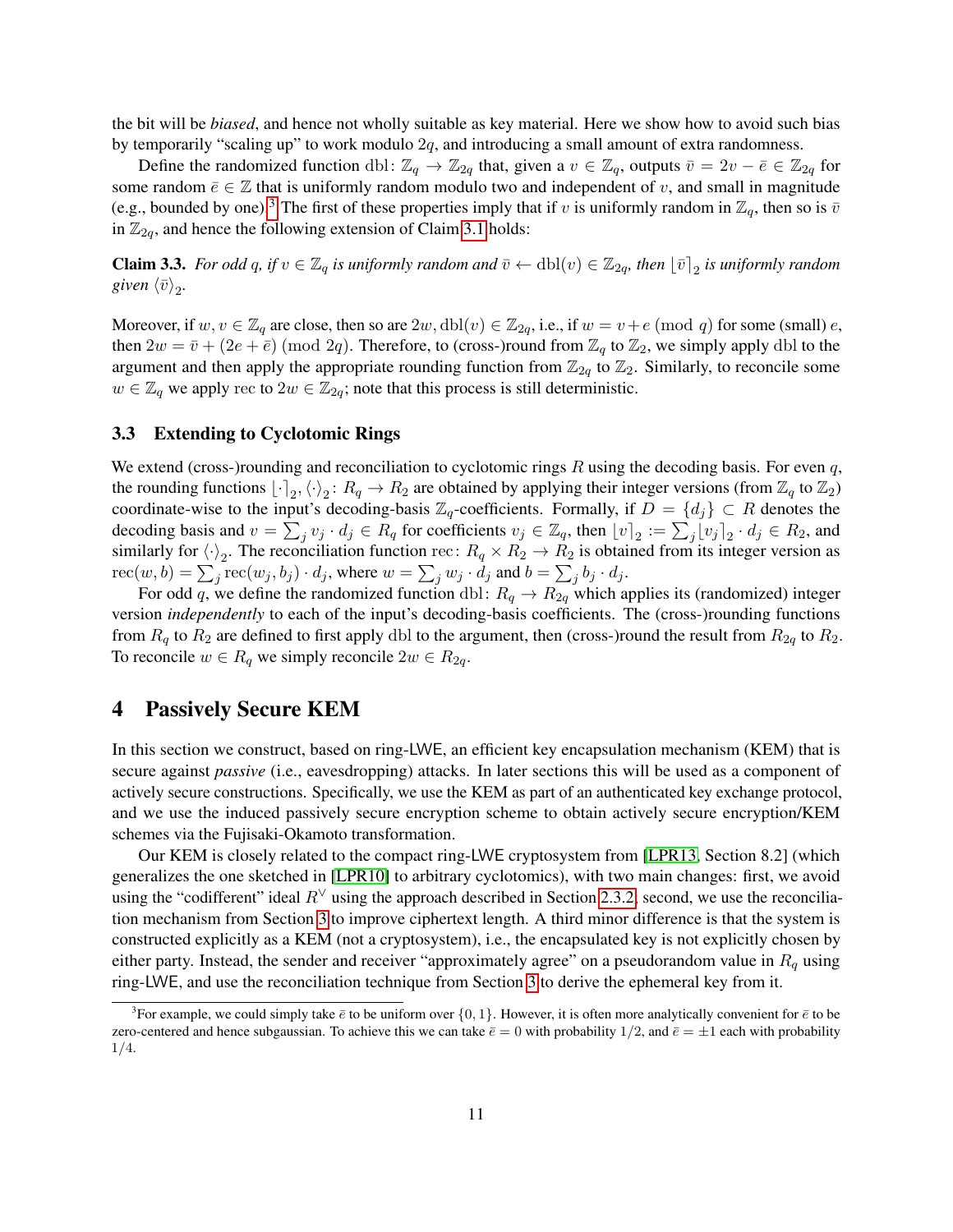As compared with the previous most efficient ring-LWE cryptosystems and KEMs, the new reconciliation mechanism reduces the ciphertext length by nearly a factor of two, because it replaces one of the ciphertext's two  $R_q$  elements with an  $R_2$  element. So the ciphertext length is reduced from  $2n \log q$  bits to  $n(1 + \log q)$ bits, where  $n$  is both the dimension of  $R$  and the length of the agreed-upon key. In terms of security, the reconciliation technique requires a ring-LWE error rate that is half as large as in prior schemes, but this weakens the concrete security only very slightly. (The reason for the smaller error rate is that we need the error term's decoding-basis coefficients to be bounded by  $q/8$  instead of by  $q/4$ ; see Claim [3.2.](#page-9-3)) Of course, if necessary we can compensate for this security loss by increasing the parameters (and hence the key size) very slightly. For practical purposes, the improvement in ciphertext length seems to outweigh the small loss in security or key size.

#### 4.1 Construction

The KEM is parameterized by:

- A positive integer m specifying the mth cyclotomic ring R of degree  $n = \varphi(m)$ .
- A positive integer modulus q which is coprime with every odd prime dividing m, so that  $q \in R$  is coprime with q (see Fact [2.2\)](#page-5-1). For efficiency and provable security, we typically take q to be prime and 1 modulo  $m$  (or if necessary, a product of such primes), which implies the coprimality condition.
- A discretized error distribution  $\chi = |\psi|$  over R, where  $\psi = (\hat{m}/g) \cdot D_r$  is over K (see Section [2.3.3\)](#page-7-2), for some parameter  $r > 0$ .

The ciphertext space is  $C = R_q \times R_2$ , and the key space is  $K = R_2$ . We can identify elements in  $K = R_2$ with bit strings in  $\{0,1\}^n = \mathbb{Z}_2^n$  in some canonical way, e.g., the *j*th bit of the string is the *j*th decoding-basis coefficient of the element in  $R_2$ .

In what follows we assume that  $q$  is odd (since this will typically be the case in practice), and use the randomized function dbl:  $\mathbb{Z}_q \to \mathbb{Z}_{2q}$  and (deterministic) reconciliation function rec:  $\mathbb{Z}_q \times \mathbb{Z}_2 \to \mathbb{Z}_2$  from Section [3.](#page-8-0)<sup>[4](#page-11-0)</sup> In dbl we take the random term  $\bar{e}$  to be 0 with probability 1/2, and  $\pm 1$  each with probability 1/4, section 5. In different taxe the random term e to be 0 with probability  $1/2$ , and  $\pm 1$  each with probability  $1/4$ .<br>So that  $\bar{e}$  is uniform modulo two (as needed for security) and 0-subgaussian with parameter  $\sqrt{2\$ extend dbl and rec to cyclotomic rings as described in Section [3.3.](#page-10-2)

The algorithms of the KEM are as follows.

- KEM1.Setup(): choose  $a \leftarrow R_q$  and output  $pp = a$ .
- KEM1.Gen( $pp = a$ ): choose  $s_0, s_1 \leftarrow \chi$ , let  $b = a \cdot s_1 + s_0 \in R_q$ , and output public key  $pk = b$  and secret key  $sk = s_1$ .
- KEM1.Encaps $(pp = a, pk = b)$ : choose independent  $e_0, e_1, e_2 \leftarrow \chi$ . Let  $u = e_0 \cdot a + e_1 \in R_q$  and  $v = g \cdot e_0 \cdot b + e_2 \in R_q$ . Let  $\overline{v} \leftarrow \text{dbl}(v)$  and output the encapsulation  $c = (u, v' = \langle \overline{v} \rangle_2) \in R_q \times R_2$ and key  $\mu = |\bar{v}|_2 \in R_2$ .
- KEM1.Decaps $(sk = s_1, c = (u, v'))$ : compute  $w = g \cdot u \cdot s_1 \in R_q$  and output  $\mu = \text{rec}(w, v') \in R_2$ .

<span id="page-11-0"></span> ${}^{4}$ If q is even, then the Encaps and Decaps algorithms can be simplified by using the deterministic (cross-)rounding and associated reconciliation functions from Section [3.1.](#page-8-2) Lemmas [4.1](#page-12-0) and [4.2](#page-12-1) then remain true as stated, with essentially the same (but somewhat simpler) proofs.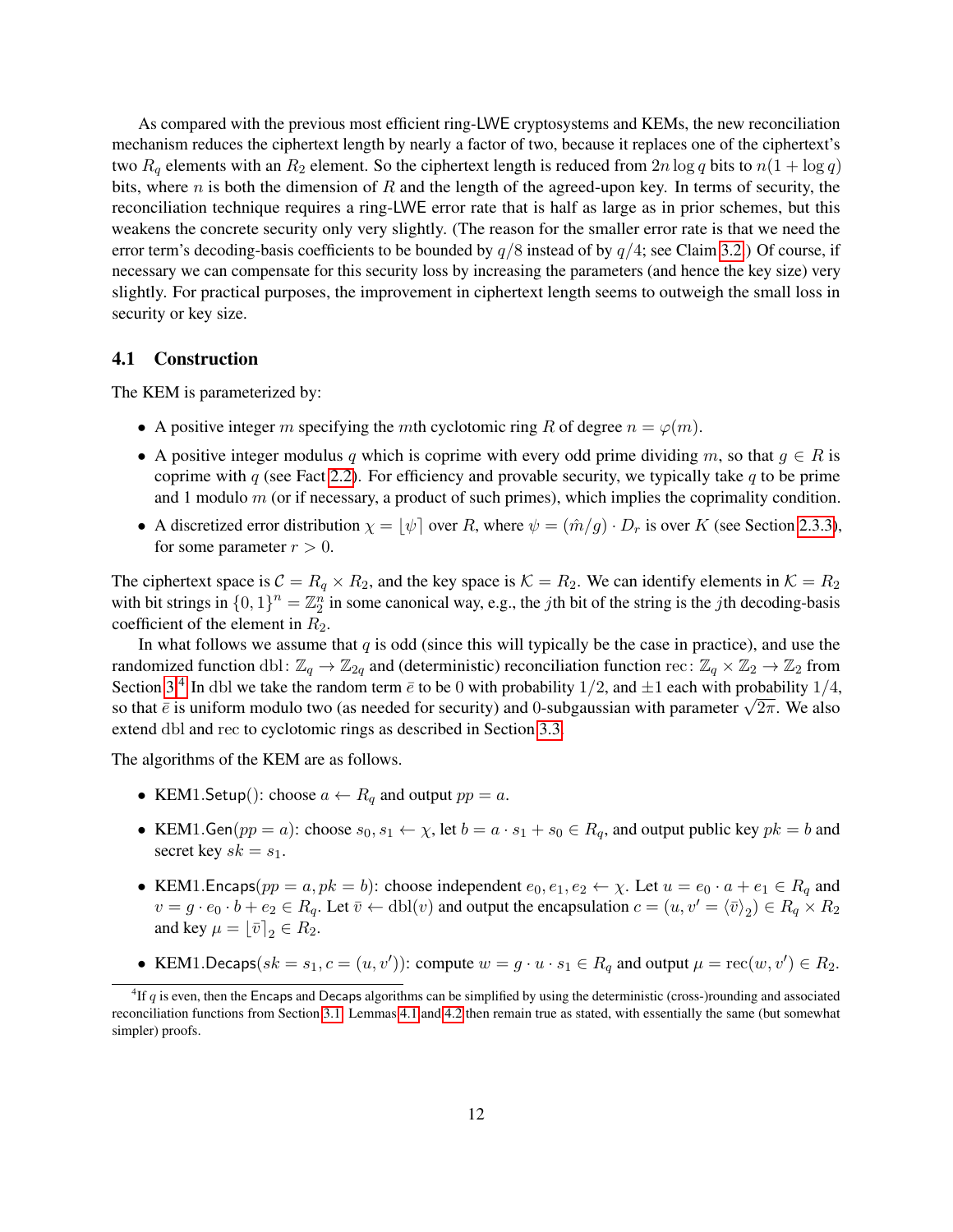### 4.2 Security

<span id="page-12-0"></span>Lemma 4.1. *KEM*1 *is IND-CPA secure, assuming the hardness of* R*-*DLWEq,χ *given two samples.*

*Proof.* We show that, under the assumption, adjacent games below (where Gen and Encaps are from KEM1) are computationally indistinguishable:

$$
\begin{array}{ll} a \leftarrow R_q\\ (b,sk) \leftarrow \mathsf{Gen}(a)\\ ((u,v'),\mu) \leftarrow \mathsf{Encaps}(a,b)\\ \mathsf{Output}\ (a,b,(u,v'),\mu)\end{array} \quad \left| \begin{array}{ll} a \leftarrow R_q\\ b \leftarrow R_q\\ ((u,v'),\mu) \leftarrow \mathsf{Encaps}(a,b)\\ ((u,v'),\mu) \leftarrow \mathsf{Encaps}(a,b) \end{array} \right.\right| \quad \left| \begin{array}{ll} (a,b) \leftarrow R_q \times R_q\\ (u,v) \leftarrow R_q \times R_q\\ (u,v) \leftarrow R_q \times R_q\\ \bar{v} \leftarrow \mathsf{dbl}(v), v' = \langle v \rangle_2\\ \mu^* \leftarrow R_2\\ \mathsf{Output}\ (a,b,(u,v'),\mu^*) \end{array} \right. \right. \right|
$$

Notice that the first game is the "real" IND-CPA attack game on KEM1 (as defined in Section [2.1\)](#page-3-1). The last game is not actually the "ideal" IND-CPA game, because it does not involve Gen or Encaps, but at the end of the proof we argue that it is computationally indistinguishable from the ideal game.

First consider the first pair of adjacent games above. It is immediate that they are computationally indistinguishable (under the assumption) because  $(a, b)$  is either one sample from  $A_{s_1, \chi}$  where  $s_1 \leftarrow \chi$ , or uniform over  $R_q \times R_q$ . A formal reduction from the R-DLWE<sub>q, $\chi$ </sub> problem is straightforward.

We now show that the second and third games above are computationally indistinguishable. To do so, we construct an efficient reduction S. It takes as input two pairs  $(a, u), (b', v) \in R_q \times R_q$ , lets  $\overline{v} \leftarrow \text{dbl}(v)$ , and outputs

$$
(a, \quad b = g^{-1} \cdot b' \in R_q, \quad (u, v' = \langle \bar{v} \rangle_2), \quad \mu = \lfloor \bar{v} \rceil_2).
$$

Note that  $g^{-1} \in R_q$  is well-defined because  $g, q$  are coprime in R. Now first suppose that the inputs to S are drawn from  $A_{e_0,\chi}$  where  $e_0 \leftarrow \chi$ . Then the output of S is distributed exactly as in the second game, because  $a, b \in R_q$  are uniformly random and independent (since  $a, b'$  are, and g is a unit modulo q), because  $u = e_0 \cdot a + e_1$ ,  $v = e_0 \cdot b' + e_2 = g \cdot e_0 \cdot b + e_2$  for independent  $e_1, e_2 \leftarrow \chi$ , and because  $v', \mu$  are computed exactly as in Encaps(a, b). Now suppose that the inputs given to S are uniformly random over  $R_q \times R_q$  and independent. Then the output of S is distributed exactly as in the third game, because  $a, b, u, v$  are uniform and independent, and hence by Claim [3.3,](#page-10-3)  $\mu = [\bar{v}]_2$  is uniformly random conditioned on  $v' = \langle \bar{v} \rangle_2$ . Since S is efficient and the two types of inputs to  $S$  are computationally indistinguishable (by assumption), so are the second and third games.

Finally, we claim that the third game above is computationally indistinguishable from the "ideal" game in the IND-CPA attack on KEM1. This follows by modifying the first and second games above to additionally choose  $\mu^* \leftarrow R_2$  and output it in place of  $\mu$ . Then the modified first game is exactly the ideal game, and computational indistinguishability of adjacent games follows by the same reasoning as above. This completes the proof.  $\Box$ 

#### 4.3 Correctness

<span id="page-12-1"></span>We now analyze the parameters of the scheme that suffice for correctness of decapsulation.

**Lemma 4.2.** *Suppose*  $||g \cdot s_i||_2 \leq \ell$  *for*  $i = 0, 1$  *(where*  $s_i$  *are the secret values chosen by KEM*1.Gen*), and* 

$$
(q/8)^2 \ge (r'^2 \cdot (2\ell^2 + n) + \pi/2) \cdot \omega^2
$$

for some  $\omega > 0$ , where  $r'^2 = r^2 + 2\pi \operatorname{rad}(m)/m$ . Then KEM1.Decaps decrypts correctly except with *probability at most*  $2n \exp(3\delta - \pi \omega^2)$  *over the random choices of KEM*1. Encaps, *for some*  $\delta \leq 2^{-n}$ *.*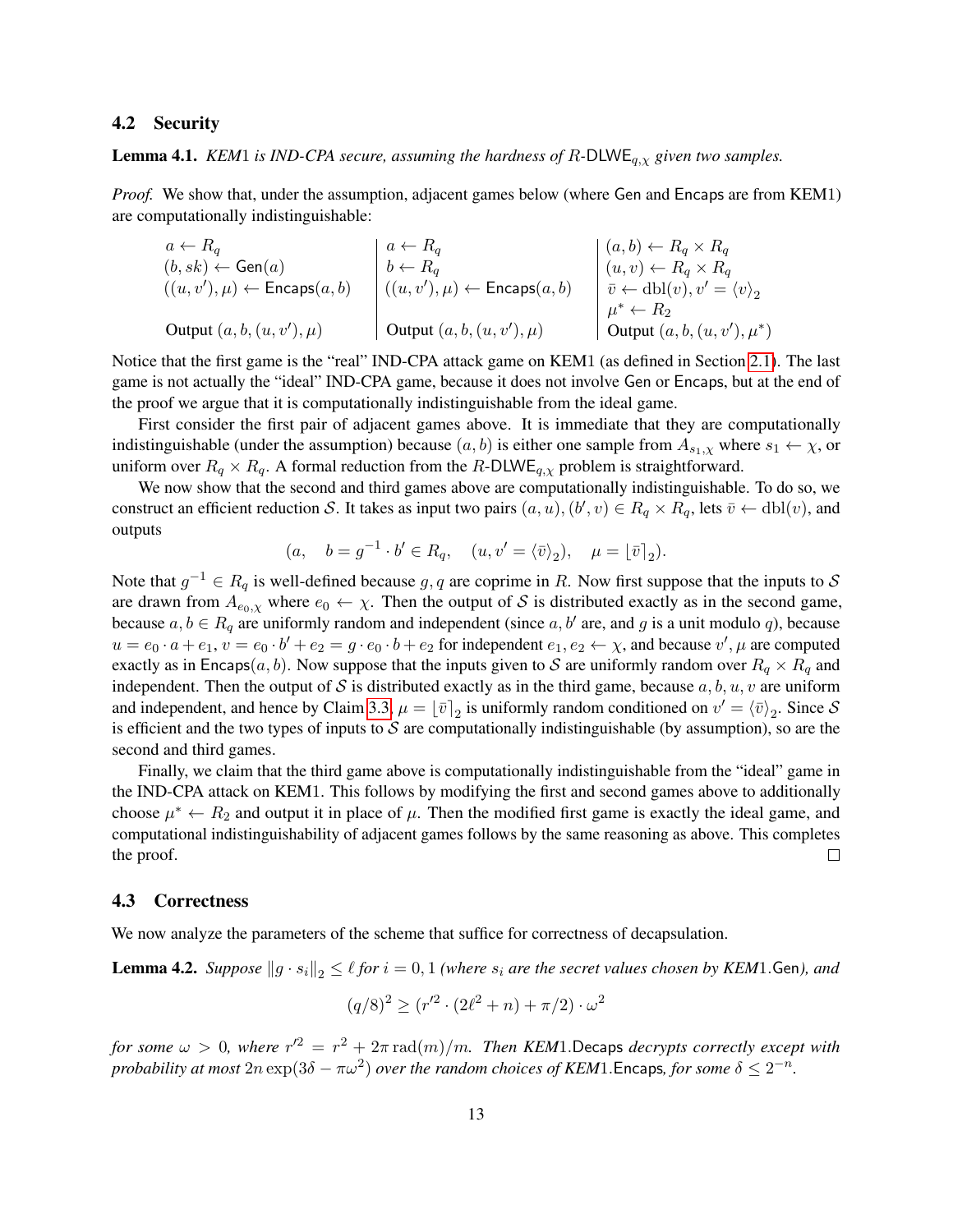*Proof.* On an encapsulation  $(u = e_0 \cdot a + e_1, v = g \cdot e_0 \cdot b + e_2)$  produced under public key  $(a, b = a \cdot s_1 + s_0)$ , the decapsulation algorithm computes

$$
w = g \cdot u \cdot s_1 = v + g(e_0 \cdot s_0 + e_1 \cdot s_1) - e_2 \in R_q.
$$

Let  $e = g(e_0 \cdot s_0 + e_1 \cdot s_1) - e_2 \in R$ , and let  $\overline{e} \in R$  be the random element chosen by  $\overline{v} \leftarrow \text{dbl}(v)$  in KEM1.Encaps, so  $\bar{v} = 2v - \bar{e} \in R_{2q}$ . Then by Claim [3.2,](#page-9-3) it suffices to show that the decoding-basis coefficients of  $2e + \bar{e}$  are all in  $\left[-\frac{2q}{8}\right]$  $\frac{2q}{8}, \frac{2q}{8}$  $\frac{2q}{8}$ ) with the claimed probability. We do so by showing that the coefficients are all 3δ-subgaussian with parameter  $2(r'^2 \cdot (2\ell^2 + n) + \pi/2)^{1/2}$ . The lemma then follows by Equation [\(2.1\)](#page-4-0) and the union bound over all  $n$  coefficients.

To prove the above claim on  $2e + \bar{e}$ , first recall from Item [1](#page-7-3) of Fact [2.4](#page-7-4) that  $g \cdot e_i$  (for  $i = 0, 1, 2$ ) is  $\delta$ subgaussian with parameter  $\hat{m} \cdot r'$ . Then because  $||g \cdot s_i||_2 \le \ell$  for  $i = 0, 1$ , by Lemma [2.3](#page-6-1) the decoding-basis coefficients of  $g \cdot e_i \cdot s_i$  are all  $\delta$ -subgaussian with parameter  $r' \cdot \ell$ . Also, by Lemma [2.3](#page-6-1) (with  $e' = 1$  and  $||e'||_2 = \sqrt{n}$ , the decoding-basis coefficients of  $e_2$  are all  $\delta$ -subgaussian with parameter  $r' \cdot \sqrt{n}$ . Finally, by  $||e||_2 = \sqrt{n}$ , the decoding-basis coefficients of  $e_2$  are all 0-subgaussian with parameter  $\sqrt{2\pi}$ . Since the  $e_i$  and  $\bar{e}$  assumption the decoding-basis coefficients of  $\bar{e}$  are all 0-subgaussian with parameter are all mutually independent, by Fact [2.1](#page-4-1) the decoding-basis coefficients of  $2e + \bar{e}$  are all  $3\delta$ -subgaussian with parameter  $2(r'^2 \cdot (2\ell^2 + n) + \pi/2)^{1/2}$ , as claimed.  $\Box$ 

#### 4.4 Instantiating the Parameters

We now instantiate the parameters to analyze their asymptotic behavior and the underlying (worst-case) hardness guarantees. These calculations work for arbitrary choices of m and error parameter  $r \geq 1$ , and can therefore be slightly loose by small constant factors. Very sharp bounds can easily be obtained for particular choices of  $m$  and  $r$  using Lemma [4.2.](#page-12-1)

Since  $rad(m)/m \le 1$ , by Item [2](#page-7-5) of Fact [2.4](#page-7-4) we have that each  $||g \cdot s_i||_2 \le \hat{m} \cdot (r+1) \cdot \sqrt{n}$  except with probability at most  $2^{-n}$ . Similarly,  $r'^2 \le r^2 + 2\pi$ . Therefore, by taking  $\omega = \sqrt{\ln(2n/\varepsilon)/\pi}$  and

$$
q \ge 8\sqrt{(r^2+2\pi)(2\hat{m}^2\cdot (r+1)^2+1)\cdot n} \cdot \omega = O(\hat{m}\cdot r^2\cdot \sqrt{n})\cdot \omega,
$$

we obtain a probability of decryption failure bounded by  $\approx \varepsilon$ . Thus we may take  $q = O(r^2 \cdot n^{3/2} \log n)$  in the typical case where  $\hat{m} = O(n)$  and, say,  $\varepsilon = 2^{-128}$ .

To apply Theorem [2.7](#page-7-1) for  $\ell = 2$  samples, we let  $r = \xi q$  and  $\xi = \alpha \cdot (3n/\log(3n))^{1/4}$ , where

- $r = (3n/\log(3n))^{1/4} \cdot \omega$ √  $\overline{\log n}$ ) to guarantee  $\alpha q \ge \omega($ √  $\overline{\log n}$ ), and
- $q = O(r^2 \cdot n^{3/2} \log n) = \tilde{O}(n^2)$  is a sufficiently large prime congruent to one modulo m.

Then we obtain that  $R$ -DLWE<sub>q, $\chi$ </sub> is hard (and hence the KEM is IND-CPA secure, by Lemma [4.1\)](#page-12-0) assuming that SVP on ideal lattices in R is hard to approximate to within  $\tilde{O}(\sqrt{n}/\alpha) = \tilde{O}(\sqrt{n} \cdot q) = \tilde{O}(n^{5/2})$  factors for quantum algorithms.

Alternatively, we may conjecture that the search version of ring-LWE with error distribution  $\psi = D_r$  is hard for  $r \ge \omega(\sqrt{\log n})$  (or even  $r \ge 1$ ), which by [\[LPR10,](#page-23-4) Theorem 5.3] implies that R-DLWE<sub>q,X</sub> is hard as well. This lets us use a modulus as small as  $q = \tilde{O}(n^{3/2})$ , and implies a smaller modulus-to-noise ratio of  $q/r = \tilde{O}(n^{3/2})$ , rather than  $\tilde{O}(n^{7/4})$  as when invoking Theorem [2.7](#page-7-1) above. A smaller modulus-to-noise ratio provides stronger concrete security against known attacks, so this parameterization may be preferred in practice.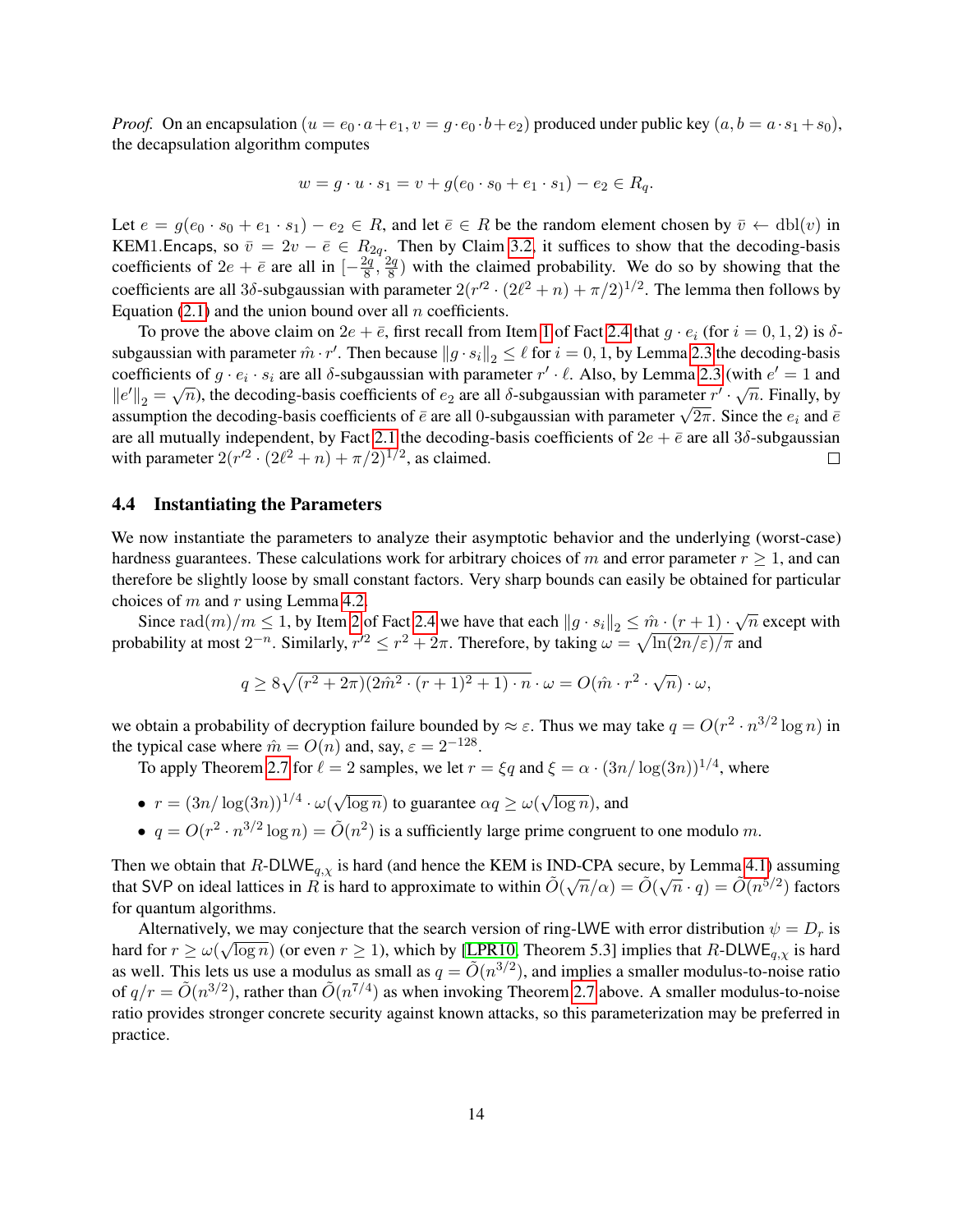# <span id="page-14-0"></span>5 Actively Secure KEM

In this section we construct an actively secure (i.e., secure under chosen-ciphertext attack) encryption scheme, using the passively secure encryption derived from KEM1 as a component. As noted in the preliminaries, actively secure encryption immediately yields an actively secure KEM or *key transport* protocol. Our construction may be seen as an alternative to proposed Internet standards for RSA-based key transport, such as [\[Hou03,](#page-22-6) [RKBT10\]](#page-23-11).

### 5.1 Overview

The literature contains many constructions of actively secure encryption, both in the standard and randomoracle models, and from both general assumptions and specific algebraic or structural ones (including lattices and LWE), e.g., [\[DDN91,](#page-21-3) [BR93b,](#page-20-3) [BR94,](#page-20-4) [BR97,](#page-21-11) [FO99a,](#page-21-4) [FO99b,](#page-22-10) [OP01,](#page-23-15) [ABR01,](#page-20-10) [CS98,](#page-21-5) [CS02,](#page-21-6) [BCHK07,](#page-20-5) [PW08,](#page-23-13) [Pei09,](#page-23-8) [MP12\]](#page-23-3). Since our focus here is on efficiency, we allow for the use of the random-oracle heuristic as well as potentially strong (but plausible) non-standard assumptions. However, even with this permissive approach, it turns out that most known approaches for obtaining active security are either *insecure* when applied to our KEM (and other lattice-based encryption schemes more generally), or are unsuitable for other reasons. See Section [5.3](#page-16-0) for further discussion on this point.

Considering all the options from the existing literature, we conclude that the best choice appears to be the second Fujisaki-Okamoto transformation [\[FO99b\]](#page-22-10), which converts any passively secure encryption scheme into one which is provably actively secure, in the random-oracle model. (Note that the transformation requires an *encryption* scheme, and cannot be applied directly to a KEM.) Among the reasons for our choice are that the original passively secure scheme can have a minimally small plaintext space, and the resulting scheme is a "hybrid" one, i.e., it *symmetrically* encrypts a plaintext of arbitrary length. However, the transformation does have one important efficiency and implementation disadvantage in our setting: the random oracle's output is used as the *randomness* for asymmetric encryption, and the decryption algorithm re-runs the encryption algorithm with the same randomness to check ciphertext validity. This is somewhat unnatural in the (ring-)LWE setting, where encryption uses many random bits to generate high-precision Gaussians.<sup>[5](#page-14-1)</sup> We therefore slightly modify the construction so that the random oracle's output is used as the seed of a cryptographic pseudorandom generator (sometimes also called a stream cipher), which produces the randomness for asymmetric encryption.

We remark that another approach is to use a different transformation, such as one like OAEP [\[BR94,](#page-20-4) [Sho01\]](#page-23-12) or REACT [\[OP01\]](#page-23-15), in which the asymmetric encryption randomness is "freely chosen." In our context, these transformations require the use of an injective trapdoor function. Such functions can be constructed reasonably efficiently based on (ring-)LWE [\[PW08,](#page-23-13) [GPV08,](#page-22-4) [MP12\]](#page-23-3), but it is not clear whether they can offer efficiency and bandwidth comparable to that of our passively secure KEM. An interesting open problem is to devise a passive-to-active security transformation that does not suffer any of the above-discussed drawbacks.

### 5.2 Construction

Our (actively secure) encryption scheme PKC2 is parameterized by:

• an integer N, the bit length of the messages that PKC2 will encrypt, such that  $2^{-N}$  is negligible in  $\lambda$ ;

<span id="page-14-1"></span><sup>5</sup>This disadvantage could be mitigated by using *uniformly random* error terms from a small interval, rather than Gaussians. When appropriately parameterized, the (ring-)LWE problem does appear to be hard with such errors, and there is some theoretical evidence of hardness as well [\[DM13,](#page-21-12) [MP13\]](#page-23-16). However, the theoretical bounds are rather weak, and more investigation of concrete security is certainly needed.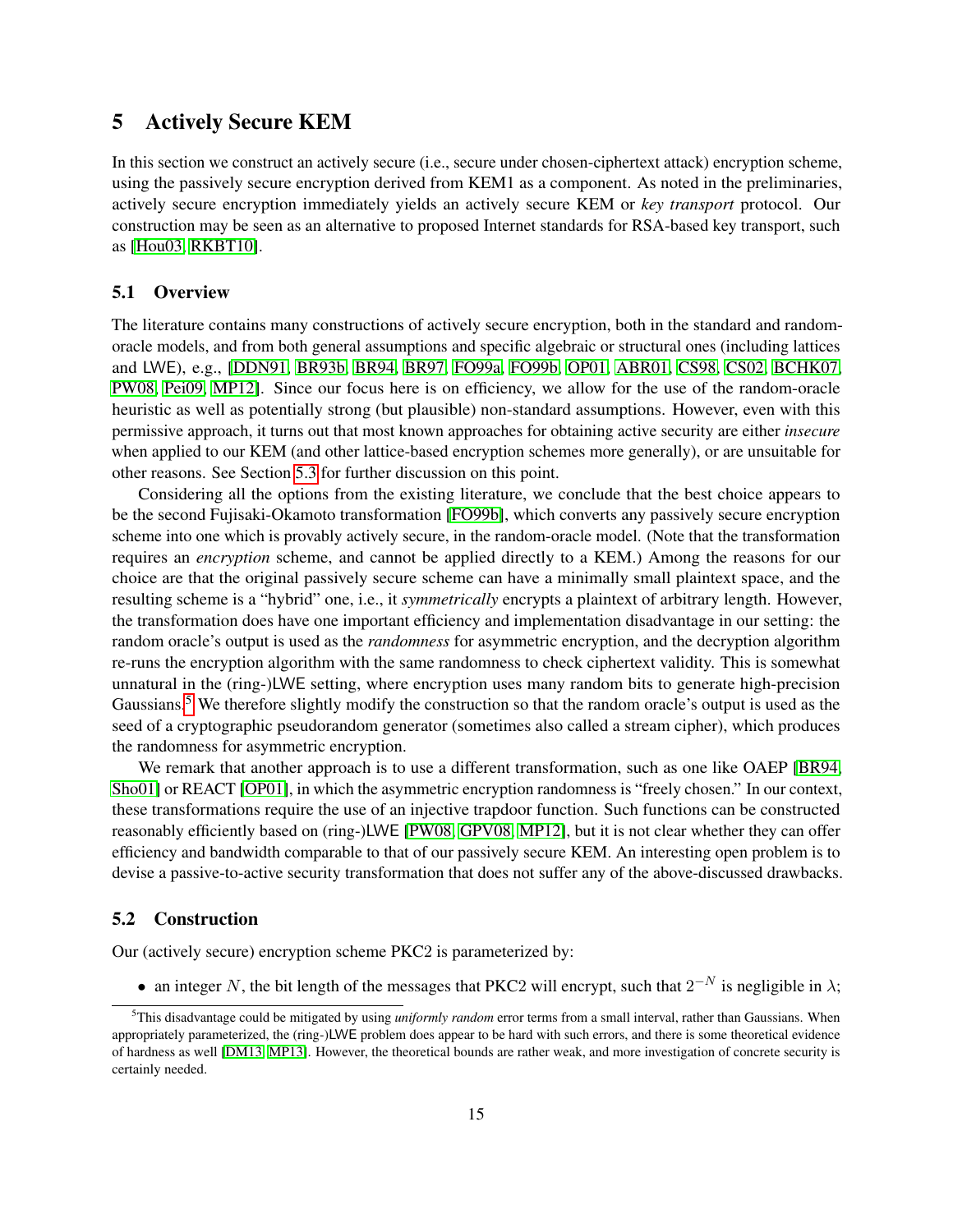- an asymmetric encryption scheme PKC with message space  $\{0, 1\}^n$ , where PKC. Enc uses at most L uniformly random bits (i.e., PKC.Enc(pp, pk,  $\cdot$ ; r) is a deterministic function on  $\{0,1\}^n$  for any fixed pp, pk, and coins  $r \in \{0, 1\}^L$ ), e.g., the encryption scheme induced by KEM1;
- a cryptographic pseudorandom generator PRG:  $\{0,1\}^{\ell} \rightarrow \{0,1\}^{L}$ , for some seed length  $\ell$ ;
- hash functions  $G: \{0,1\}^n \to \{0,1\}^N$  and  $H: \{0,1\}^{n+N} \to \{0,1\}^{\ell}$ , modelled as independent random oracles.

PKC2 is defined as follows:

- PKC2.Setup(): let  $pp \leftarrow PKC.$ Setup() and output  $pp$ .
- PKC2.Gen(pp): let  $(pk, sk) \leftarrow PKC.Gen(pp)$  and output public key pk and secret key sk.
- PKC2.Enc $(pp, pk, \mu)$ : choose  $\sigma \leftarrow \{0, 1\}^n$ , let  $c = PKC$ .Enc $(pp, pk, \sigma; PRG(H(\sigma||\mu)))$  and  $w =$  $G(\sigma) \oplus \mu$ , and output the ciphertext  $c||w$ .
- PKC2.Dec(sk, (c, w)): compute  $\sigma$  = PKC.Dec(sk, c) and  $\mu = G(\sigma) \oplus w$ , and check whether  $c \stackrel{?}{=} PKC.Enc(pp, pk, \sigma; PRG(H(\sigma || \mu)))$ . If so, output  $\mu$ , otherwise output  $\bot$ .

Theorem 5.1. *PKC*2 *is IND-CCA secure, assuming that PKC is IND-CPA secure,* PRG *is a secure pseudorandom generator, and* G *and* H *are modeled as random oracles.*

A few remarks on the above security theorem are in order.

- The only difference between our construction and the one from [\[FO99b\]](#page-22-10) (specialized to use the onetime pad as symmetric encryption) is in the use of the pseudorandom generator; the corresponding modification to the security proof is standard and straightforward.
- Fujisaki and Okamoto actually prove, under the weaker assumption that PKC is *one-way* secure and "γ-uniform" for some negligible  $\gamma$ , that PKC2 is both IND-CPA secure and "plaintext aware" (PA), which implies (but is not necessarily implied by) IND-CCA security by the results of [\[BDPR98\]](#page-20-11). The PA property is proved in [\[FO99b,](#page-22-10) Lemma 11] by demonstrating a suitable "knowledge extractor."
- The proof of the PA property implicitly assumes that the underlying cryptosystem PKC has *zero* probability of decryption error on *honestly generated* ciphertexts. However, in our setting PKC may only be *statistically* correct, i.e., there may be a nonzero but negligible probability of decrypting to a different message than the encrypted one. This has only a minor effect on the proof, namely, it merely decreases the knowledge extractor's success probability by at most the probability of decryption error.
- Concrete bounds relating the PA and IND-CCA security of PKC2 to the security of PKC are given in [\[FO99b,](#page-22-10) Section 5]. In our setting they need only be modified slightly to account for the use of the pseudorandom generator and the probability of decryption error.

#### 5.2.1 Variants

**Removing** PRG. Of course, by setting  $\ell = L$  we can let PRG:  $\{0,1\}^L \to \{0,1\}^L$  be the identity function, which is a trivial (and trivially secure) pseudorandom generator. The possible disadvantage is that the random oracle H must then have output length  $L$ , which in practice would correspond to many invocations of a hash function on distinct but related inputs. How this compares to invoking PRG would depend on the choice of instantiations.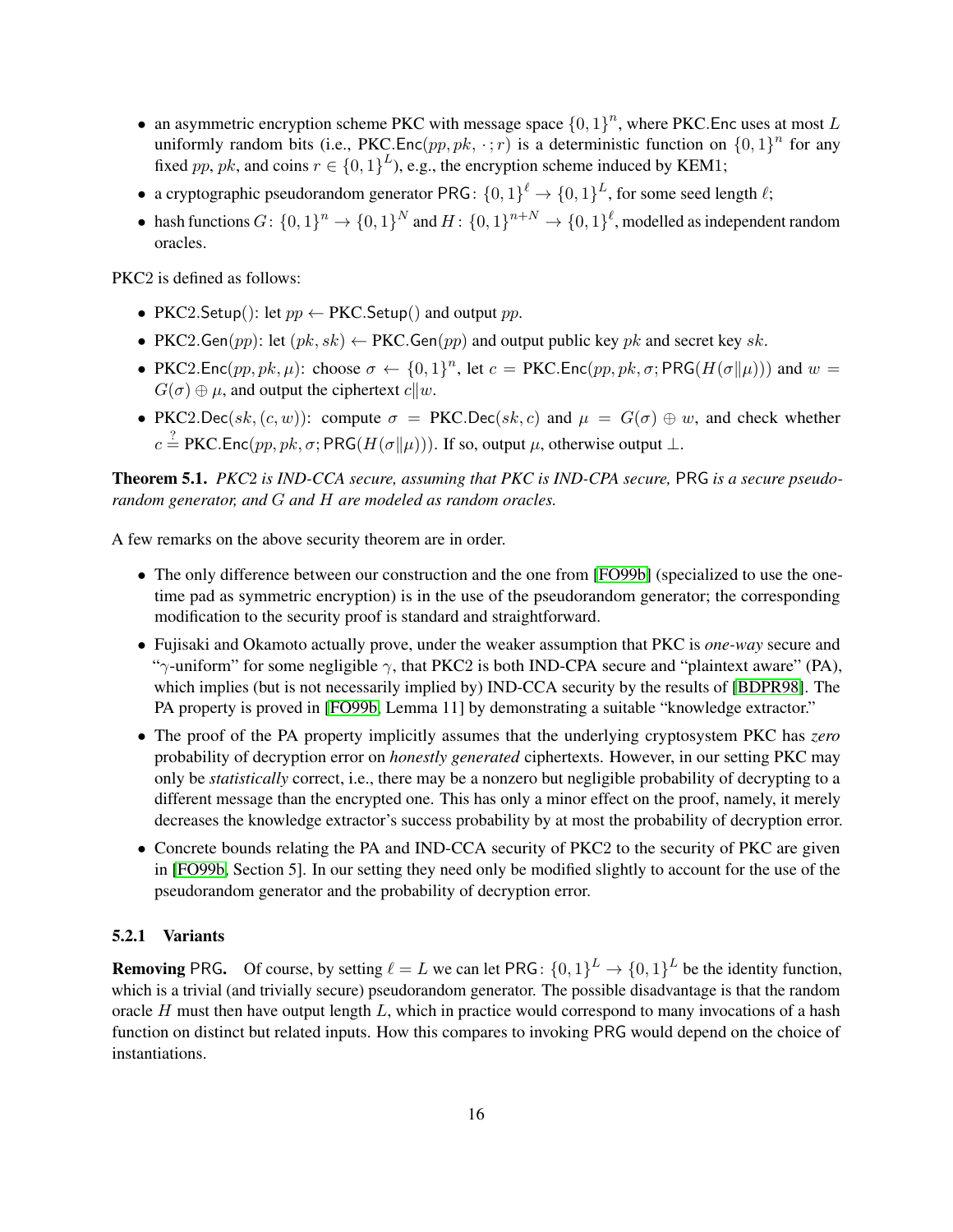Alternative symmetric encryption. In PKC2.Enc, letting  $w = G(\sigma) \oplus \mu$  is just a particular method of encrypting  $\mu$  under symmetric key  $G(\sigma)$ , namely, the one-time pad. As in [\[FO99b\]](#page-22-10), we may instead use any symmetric encryption which is *one-time* passively secure (i.e., the adversary cannot make any chosen-plaintext or chosen-ciphertext queries). With this generalization, it is important to use the variant transformation from [\[AGKS05\]](#page-20-12), in which H is applied to  $\sigma \|w$  rather than to  $\sigma \|u$ , and so w must be computed before c (and  $H$ 's input length should be adjusted accordingly). This is because the symmetric encryption may not be a bijection between  $\mu$  and w for every key  $G(\sigma)$ , and such a property is required by the security proof for the original Fujisaki-Okamoto transformation (but not for the variant from [\[AGKS05\]](#page-20-12)).

# <span id="page-16-0"></span>5.3 Alternatives

We considered several other known methods for obtaining active security. Unfortunately, most of them are either *insecure* when instantiated with our KEM1, or suffer from other costly drawbacks. For example:

- Constructions in the spirit of "hashed ElGamal," such as DHIES [\[BR97,](#page-21-11) [ABR01\]](#page-20-10) or variants [\[CS98,](#page-21-5) Section 10], in which the key from the passively secure KEM (and possibly ciphertext as well) are hashed by a random oracle to derive the final output key, are *not* actively secure when instantiated with our KEM1 or others like it. Briefly, the reason is related to the search/decision equivalence for (ring-)LWE: the adversary can query the decryption oracle on specially crafted ciphertexts for which the random oracle input is one of only a small number of possibilities (and depends on only a small portion of the secret key), and can thereby learn the entire secret key very easily.
- For similar reasons, applying the REACT transformation [\[OP01\]](#page-23-15) to our KEM does not yield an actively secure scheme, because the KEM is not one-way under a "plaintext checking attack" (OW-PCA) due to the search/decision equivalence.
- The Bellare-Rogaway [\[BR93b\]](#page-20-3) and OAEP transformations [\[BR94,](#page-20-4) [Sho01\]](#page-23-12) cannot be applied to our KEM, because they require a trapdoor permutation (or an injective trapdoor function). We remark that injective trapdoor functions can be constructed from (ring-)LWE [\[PW08,](#page-23-13) [GPV08,](#page-22-4) [MP12\]](#page-23-3), and the most recent constructions are even reasonably efficient. However, it is not clear whether they can compete with the efficiency and bandwidth of our KEM.
- The first Fujisaki-Okamoto transformation [\[FO99a\]](#page-21-4) *does* yield actively secure encryption when instantiated with our KEM's associated encryption scheme. However, it has the big disadvantage that the message length of the resulting scheme is substantially shorter than that of the original one, by (say) at least 128 bits for reasonable security bounds. Since our KEM's plaintext-to-ciphertext expansion is somewhat large, it is important to keep the size of the plaintext as small as possible.

# <span id="page-16-1"></span>6 Authenticated Key Exchange

In this section we give a protocol for authenticated key exchange which may be instantiated using our passively secure KEM from Section [4,](#page-10-0) together with other generic cryptographic primitives like signatures, which may also be instantiated with efficient ring-based constructions, e.g., [\[GPV08,](#page-22-4) [MP12,](#page-23-3) [Lyu12,](#page-23-2) [DDLL13\]](#page-21-0).

### 6.1 Overview

Informally, a key-exchange protocol allows two parties to establish a common secret key over a public network. The first such protocol was given by Diffie and Hellman [\[DH76\]](#page-21-2). However, it is well-known that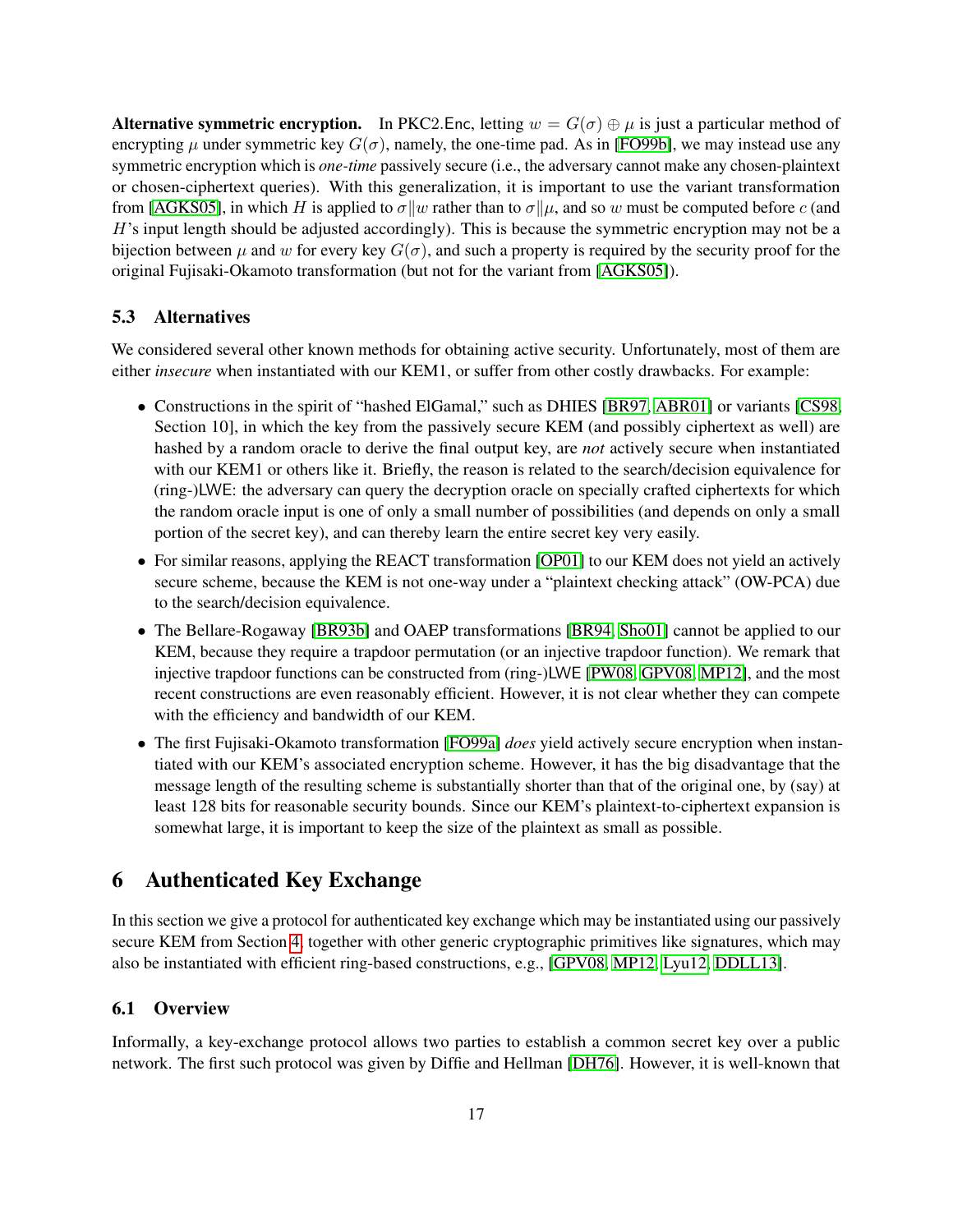this protocol can only be secure against a *passive* adversary who only reads the network traffic, but does not modify it or introduce messages of its own. An *authenticated key exchange* (AKE) protocol authenticates the parties' identities to each other, and provides a "consistent view" of the completed protocol to the peers, even in the presence of an active adversary who may control the network entirely (e.g., it may delete, delay, inject, or modify messages at will). Moreover, an AKE protocol may provide various security properties even if the adversary compromises some of the protocol participants and learns their local secrets. For example, "perfect forward secrecy" ensures the security of secret keys established by prior executions of the protocol, even if the long-term secrets of one or both parties are exposed later on. An excellent in-depth (yet still informal) discussion of these issues, and of the design considerations for AKE protocols, may be found in [\[Kra03\]](#page-22-14).

Formal attack models, security definitions, and abstract protocols for AKE have been developed and refined in several works, e.g., [\[BR93a,](#page-20-6) [BR95,](#page-20-7) [Kra96,](#page-22-11) [BCK98,](#page-20-8) [Sho99,](#page-23-14) [CK01,](#page-21-7) [CK02b,](#page-21-8) [CK02a,](#page-21-9) [LMQ](#page-22-12)<sup>+</sup>03, [Kra05\]](#page-22-13). Of particular relevance to this work is the notion of "SK-security" due to Canetti and Krawczyk [\[CK01\]](#page-21-7), which was shown to be sufficient for the prototypical application of constructing secure point-to-point channels. However, this model is not entirely appropriate for networks like the Internet, where peer identities are not necessarily known at the start of the protocol execution, and where identity concealment may be an explicit security goal. With this motivation in mind, Canetti and Krawczyk then gave an alternative formalization of SK-security which is more appropriate in such settings, called the "post-specified peer" model [\[CK02a\]](#page-21-9), and gave a formal analysis of an instance of the "SIGn-and-MAc" (SIGMA) family of protocols due to Krawczyk [\[Kra03\]](#page-22-14). (In [\[CK02b\]](#page-21-8) they also investigated the relationship between SK-security, key exchange, and secure channels in Canetti's "universal composability" model [\[Can01,](#page-21-13) [Can00\]](#page-21-14).) The formal definitions of SK-security and the post-specified peer models are somewhat lengthy and we will not need them here, so we refer the reader to [\[CK01,](#page-21-7) [CK02a\]](#page-21-9) for the details.

Regarding real-world protocols, the Internet Key Exchange (IKE) protocols [\[HC98,](#page-22-7) [Kau05,](#page-22-8) [KHNE10\]](#page-22-9) define an open standard for authenticated key exchange as part of the Internet Protocol Security (IPsec) suite [\[KA98,](#page-22-15) [KS05\]](#page-22-16). IKE's signature-based authentication mode follows the design of the SIGMA protocols from [\[Kra03\]](#page-22-14) that were formally analyzed in [\[CK02a\]](#page-21-9).

**Our contribution.** In the next subsection we give a protocol, called  $\Sigma'_0$ , which is a slight generalization of the  $\Sigma_0$  protocol from [\[CK02a\]](#page-21-9), which itself follows the SIGMA design [\[Kra03\]](#page-22-14) underlying the IKE protocol. The only difference between  $\Sigma'_0$  and  $\Sigma_0$  is that we replace the (unauthenticated) Diffie-Hellman keyagreement steps in  $\Sigma_0$  with an abstract IND-CPA-secure KEM (which can be instantiated by our lattice-based KEM1 from Section [4\)](#page-10-0). Such a replacement is possible because the Diffie-Hellman steps in  $\Sigma_0$  are used only to establish the common secret key (whereas the other steps provide authentication), and because the protocol has designated "initiator" and "responder" roles. In particular, the responder gets the initiator's start message before having to prepare its response, so the start message can contain a (fresh) KEM public key and the responder can run the encapsulation algorithm using this key. The security proof for  $\Sigma'_0$  is also just a slight variant of the one for  $\Sigma_0$ , because the latter proof uses only the KEM-like features of Diffie-Hellman, and not any of its other algebraic properties.

As mentioned in the introduction, from a practical perspective we believe the relatively minor differences between  $\Sigma'_0$  and  $\Sigma_0$  (and their security proofs) to be an advantage: it should lessen the engineering burden required to implement the protocol correctly and securely, and may facilitate migration from, and co-existence with, existing Diffie-Hellman-based implementations.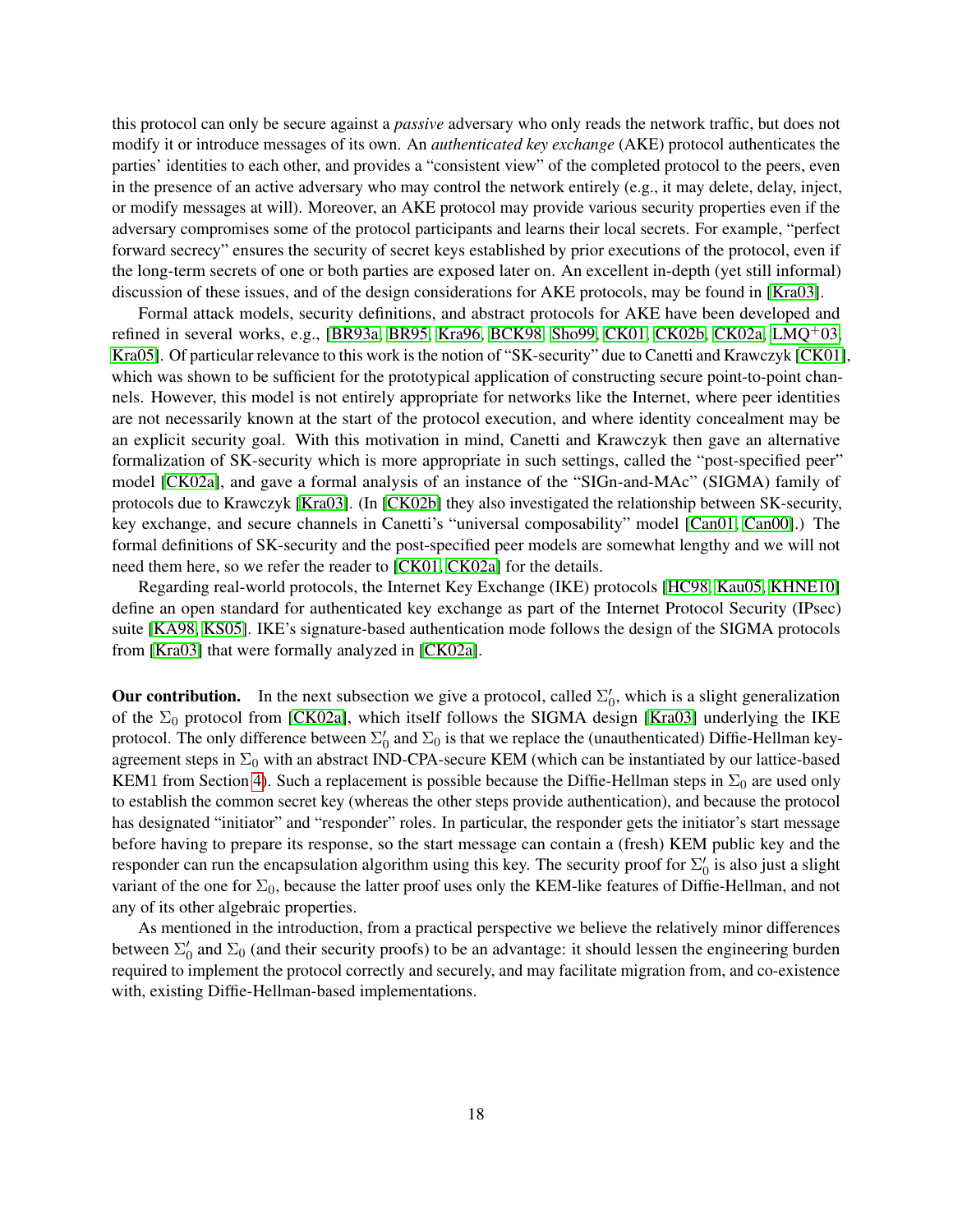#### 6.2 The Protocol

The protocol  $\Sigma_0'$  is parameterized by an (IND-CPA-secure) a digital signature scheme SIG, a key-encapsulation mechanism KEM with key space K, a pseudorandom function  $F : \mathcal{K} \times \{0, 1\} \to \mathcal{K}'$ , and a message authentication code MAC with key space  $\mathcal{K}'$  and message space  $\{0,1\}^*$ . A successful execution of the protocol outputs a secret key in  $K'$ .

As in [\[CK02a\]](#page-21-9), we assume that each party has a long-term signing key for SIG whose corresponding verification key is registered and bound to its identity ID, and is accessible to all other parties. This may be achieved in a standard way using certificate authorities. We also assume that trusted public parameters pp for KEM have been generated by a trusted party using KEM.Setup, and are available to all parties. As noted in the preliminaries, if no trusted party is available then KEM.Setup can be folded into KEM.Gen.

1. Start message  $(I \rightarrow R)$ : (sid,  $pk_I$ ).

The protocol is activated by the initiator  $ID<sub>I</sub>$  with a session identifier sid, which must be distinct from all those of prior sessions initiated by  $|D_I$ . The initiator generates a fresh keypair  $(pk_I, sk_I) \leftarrow$ KEM.Gen(pp), stores it as the state of the session (ID<sub>I</sub>, sid), and sends the above message to the responder.

2. Response message  $(R \to I)$ : (sid,  $c$ , ID $_R$ , SIG.Sign $_R(1, \text{sid}, pk_I, c)$ , MAC.Tag $_{k_1}(1, \text{sid}, \text{ID}_R)$ ).

When a party  $ID_R$  receives a start message (sid,  $pk_I$ ), if the session identifier sid was never used before at  $ID_R$ , the party activates session sid as responder. It generates an encapsulation and key  $(c, k) \leftarrow$  KEM. Encaps $(pp, pk_I)$ , derives  $k_0 = F_k(0)$  and  $k_1 = F_k(1)$ , and erases the values  $pk_I$  and k from its memory, storing  $(k_0, k_1)$  as the state of the session. It generates and sends the above response message, where SIG. Sign<sub>R</sub> is computed using its long-term signing key, and MAC. Tag is computed using key  $k_1$ .

3. Finish message  $(I \to R)$ : (sid, ID<sub>I</sub>, SIG.Sign<sub>I</sub>(0, sid,  $c, pk_I$ ), MAC.Tag<sub>k<sub>1</sub></sub>(0, sid, ID<sub>I</sub>)).

When party ID<sub>I</sub> receives the (first) response message (sid, c,  $ID_R$ ,  $\sigma_R$ ,  $\tau_R$ ) having session identifier sid, it looks up the state  $(pk_I, sk_I)$  associated with session sid and computes  $k = \text{KEM.Decaps}(sk_I, c)$ and  $k_0 = F_k(0), k_1 = F_k(1)$ . It then retrieves the signature verification key of  $ID_R$  and uses that key to verify the signature  $\sigma_R$  on the message tuple (1, sid, pk<sub>I</sub>, c), and also verifies the MAC tag  $\tau_R$  on the message tuple  $(1, \text{sid}, \text{ID}_R)$  under key  $k_1$ . If either verification fails, the session is aborted, its state is erased, and the session output is (abort,  $ID<sub>I</sub>$ , sid). If both verifications succeed, then  $ID<sub>I</sub>$  completes the session as follows: it generates and sends the above finish message where  $SIGSign_I$  is computed using its long-term signing key, and MAC. Tag is computed using key  $k_1$ . It then produces public session output (ID<sub>I</sub>, sid, ID<sub>R</sub>) and session secret output  $k_0$ , and erases the session state.

4. Responder completion: when party  $ID_R$  receives the (first) finish message (sid,  $ID_I, \sigma_I, \tau_I$ ) having session identifier sid, it looks up the state  $(k_0, k_1)$  associated with session sid. It then retrieves the signature verification key of  $|D_I|$  and uses that key to verify the signature  $\sigma_I$  on the message tuple  $(0, \text{sid}, c, pk_I)$ , and also verifies the MAC tag  $\tau_I$  on the message tuple  $(0, \text{sid}, \text{ID}_I)$  under key  $k_1$ . If either verification fails, the session is aborted, its state is erased, and the session output is (abort,  $ID_r$ , sid). If both verifications succeed, then  $ID_R$  completes the session with public session output  $(ID_R, sid, ID_I )$ and secret session output  $k_0$ , and erases the session state.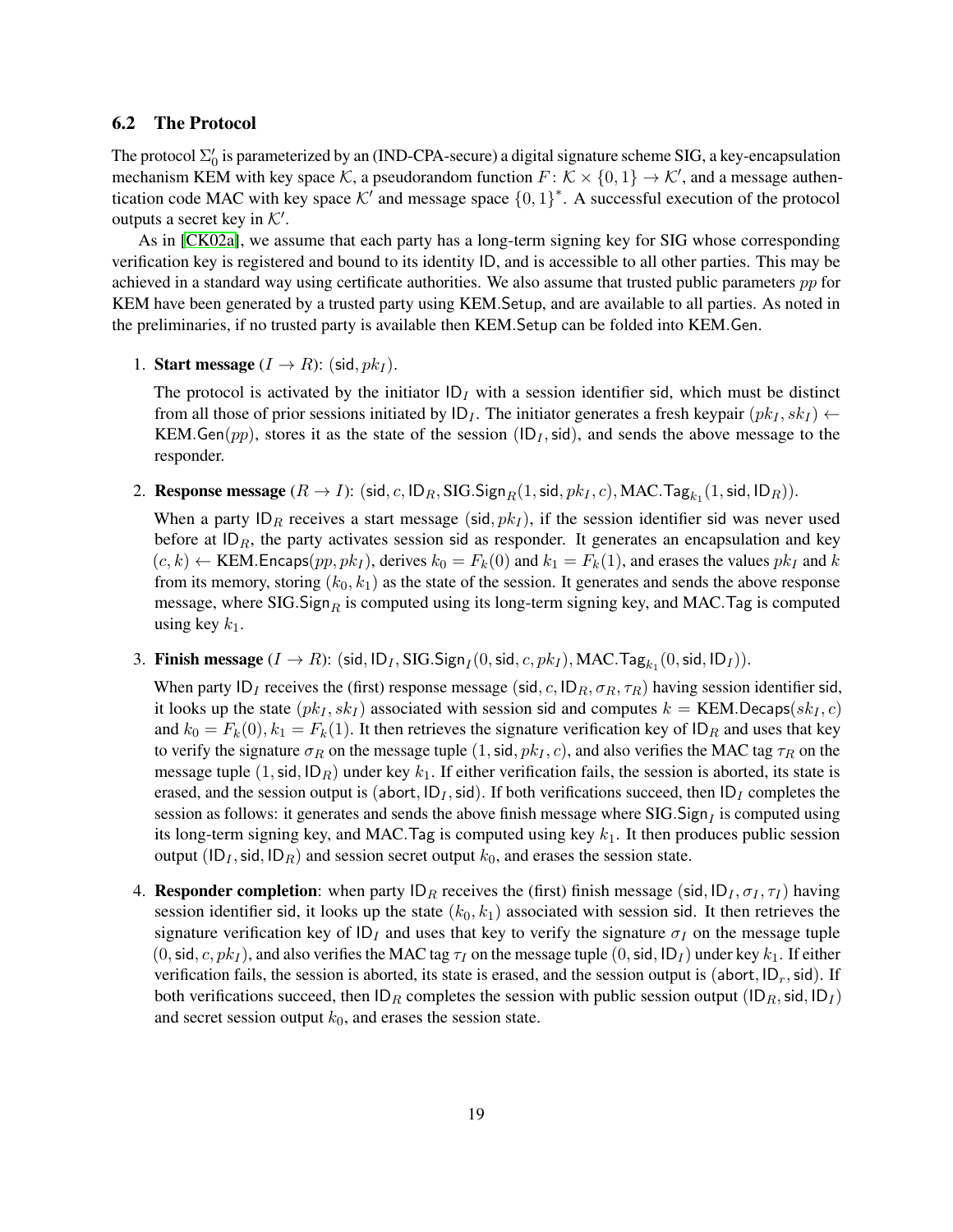#### 6.3 Security

<span id="page-19-0"></span>**Theorem 6.1.** The  $\Sigma_0'$  protocol is SK-secure in the post-specified peer model of [\[CK02a\]](#page-21-9), assuming that SIG *and MAC are existentially unforgeable under chosen-message attack, that KEM is IND-CPA secure, and that* F *is a secure pseudorandom function.*

The proof of Theorem [6.1](#page-19-0) follows by straightforwardly adapting the one from [\[CK02a\]](#page-21-9). Because the changes are simple and affect only small parts of the proof, we do not duplicate the whole proof here, but only describe the differences.

According to the definition of SK-security in the post-specified peer model from [\[CK02a\]](#page-21-9), we need to show two properties: property P1 is essentially "correctness," or more precisely, equality of the secret outputs when two uncorrupted parties  $ID_I$ ,  $ID_R$  complete matching sessions with respective public outputs  $(ID<sub>I</sub>, sid, ID<sub>R</sub>),(ID<sub>R</sub>, sid, ID<sub>I</sub>)$ . Property P2 is essentially "secrecy," or more precisely, that no efficient attacker (in the post-specified peer model) can distinguish a real response to a test-session query from a uniformly random response, with non-negligible advantage.

Property P1 follows by adapting the proof in [\[CK02a,](#page-21-9) Section 4.2, full version]. It suffices to show that both parties compute the same decapsulation key  $k$ . This is guaranteed by the correctness of KEM and the security of the signature scheme, which ensures that the key  $k$  is obtained by decapsulating the appropriate ciphertext. (Security of MAC or the PRF is not needed for this property.)

Property P2 follows by adapting the proof in [\[CK02a,](#page-21-9) Section 4.3, full version]. While the proof is several pages long, very little of it is specific to the Diffie-Hellman mechanism or the DDH assumption. For example, the proof does not use any algebraic properties of the Diffie-Hellman problem beyond its assumed pseudorandomness. In the proof from [\[CK02a\]](#page-21-9), a distinguisher for the DDH problem is constructed, i.e., it gets as input a tuple  $(g, g^x, g^y, g^z)$  where either  $z = xy$  or z is uniformly random modulo the order of the group generated by q. In our setting, we instead construct a distinguisher for the IND-CPA security of KEM, i.e., it gets as input a tuple  $(pp, pk, c, k)$  where either k is the decapsulation of ciphertext c, or is uniformly random in the key space  $K$ . To modify the proof from [\[CK02a\]](#page-21-9), throughout it we syntactically replace the components of the DDH tuple with the corresponding ones of the KEM tuple (replacing  $g^{xy}$  by the real decapsulation key k, and  $g^z$  for uniform and independent z by a uniformly random and independent key  $k^* \in \mathcal{K}$ ). With these and corresponding other syntactic changes to the component lemmas, the proof from [\[CK02a\]](#page-21-9) remains valid.

#### 6.4 Variants and IKE

As in [\[CK02a\]](#page-21-9), we can consider variants of  $\Sigma'_0$  that extend its functionality or security properties, and also some important differences in the real IKE protocol that affect the analysis.

Perhaps most importantly, the signatures modes of the IKE protocol do not actually include the special distinguishing values 0,1 in the signed/MAC-tagged response and finish messages. (These values were included in  $\Sigma_0$  for "symmetry breaking," to ease the analysis.) The  $\Sigma_0$  protocol remains secure even without these values, as shown in [\[CK02a,](#page-21-9) Section 5.1, full version] via a more involved analysis. The analysis also carries over to the corresponding  $\Sigma'_0$  variant, based on the negligible "collision" probabilities of two uncorrupted parties generating the same KEM public key  $pk$ , or an equal public key and KEM ciphertext. Passive security immediately implies that such collision probabilities are negligible.

Another important difference with the IKE signature mode is that in the response and finish messages of the latter, the MAC tag is not sent separately, but instead is treated as the message to be signed. (Because of this, the MAC tag is computed on a tuple of *all* the values that are either signed or tagged in  $\Sigma_0$ .) In order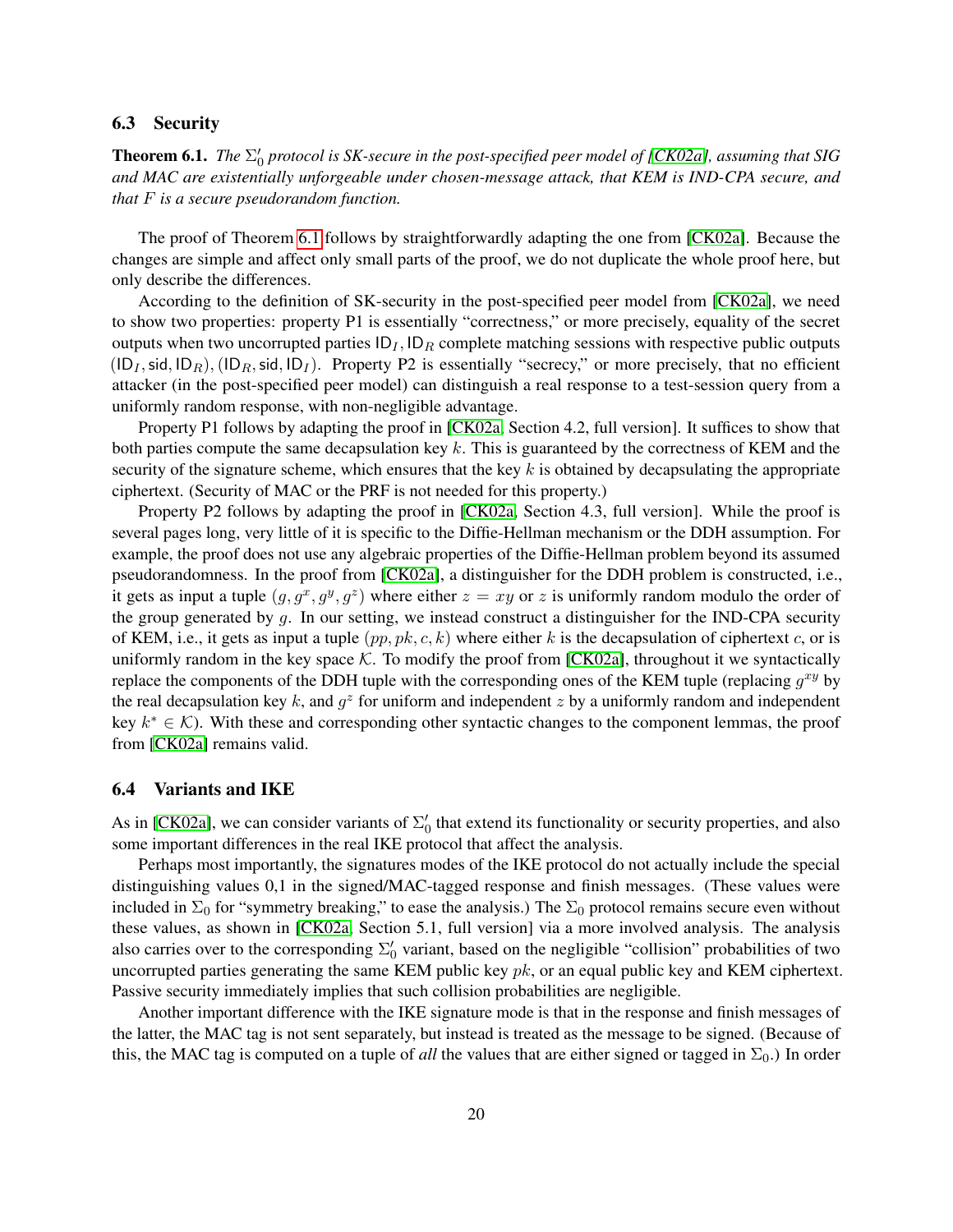to handle this, we need the MAC.Tag algorithm to be deterministic, which is standard. Then the analysis in [\[CK02a,](#page-21-9) Section 5.2, full version] goes through unchanged, as it relies only on the security of the MAC and signature schemes. The resulting protocol (also without the 0,1 values) essentially corresponds to IKE's "aggressive mode of signature authentication."

Other changes include offering identity concealment via encryption; a protocol corresponding to IKE's "main mode with signature authentication;" and more. These are all analyzed in [\[CK02a,](#page-21-9) Sections 5.3-5.4], and that analysis also goes through essentially unchanged for  $\Sigma'_0$ .

# **References**

- <span id="page-20-10"></span>[ABR01] M. Abdalla, M. Bellare, and P. Rogaway. The oracle Diffie-Hellman assumptions and an analysis of DHIES. In *CT-RSA*, pages 143–158. 2001.
- <span id="page-20-0"></span>[ADL+08] Y. Arbitman, G. Dogon, V. Lyubashevsky, D. Micciancio, C. Peikert, and A. Rosen. SWIFFTX: A proposal for the SHA-3 standard, 2008. Submitted to NIST SHA-3 competition.
- <span id="page-20-9"></span>[AG11] S. Arora and R. Ge. New algorithms for learning in presence of errors. In *ICALP (1)*, pages 403–415. 2011.
- <span id="page-20-12"></span>[AGKS05] M. Abe, R. Gennaro, K. Kurosawa, and V. Shoup. Tag-KEM/DEM: A new framework for hybrid encryption and a new analysis of Kurosawa-Desmedt KEM. In *EUROCRYPT*, pages 128–146. 2005.
- <span id="page-20-1"></span>[Ajt96] M. Ajtai. Generating hard instances of lattice problems. *Quaderni di Matematica*, 13:1–32, 2004. Preliminary version in STOC 1996.
- <span id="page-20-5"></span>[BCHK07] D. Boneh, R. Canetti, S. Halevi, and J. Katz. Chosen-ciphertext security from identity-based encryption. *SIAM J. Comput.*, 36(5):1301–1328, 2007.
- <span id="page-20-8"></span>[BCK98] M. Bellare, R. Canetti, and H. Krawczyk. A modular approach to the design and analysis of authentication and key exchange protocols (extended abstract). In *STOC*, pages 419–428. 1998.
- <span id="page-20-11"></span>[BDPR98] M. Bellare, A. Desai, D. Pointcheval, and P. Rogaway. Relations among notions of security for public-key encryption schemes. In *CRYPTO*, pages 26–45. 1998.
- <span id="page-20-2"></span>[BLP+13] Z. Brakerski, A. Langlois, C. Peikert, O. Regev, and D. Stehle. Classical hardness of learning ´ with errors. In *STOC*, pages 575–584. 2013.
- <span id="page-20-6"></span>[BR93a] M. Bellare and P. Rogaway. Entity authentication and key distribution. In *CRYPTO*, pages 232–249. 1993.
- <span id="page-20-3"></span>[BR93b] M. Bellare and P. Rogaway. Random oracles are practical: A paradigm for designing efficient protocols. In *ACM Conference on Computer and Communications Security*, pages 62–73. 1993.
- <span id="page-20-4"></span>[BR94] M. Bellare and P. Rogaway. Optimal asymmetric encryption. In *EUROCRYPT*, pages 92–111. 1994.
- <span id="page-20-7"></span>[BR95] M. Bellare and P. Rogaway. Provably secure session key distribution: the three party case. In *STOC*, pages 57–66. 1995.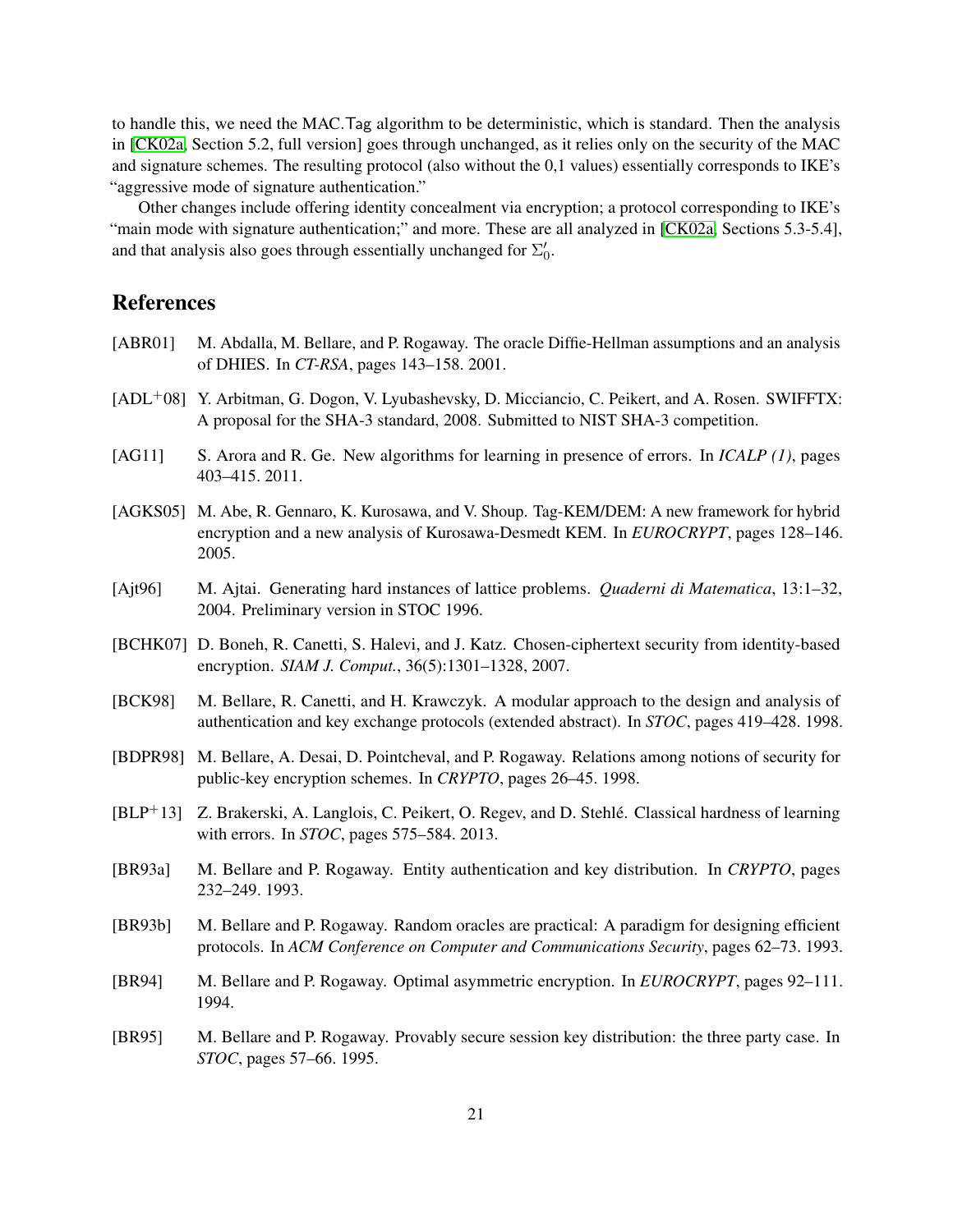- <span id="page-21-11"></span>[BR97] M. Bellare and P. Rogaway. Minimizing the use of random oracles in authenticated encryption schemes. In *ICICS*, pages 1–16. 1997.
- <span id="page-21-14"></span>[Can00] R. Canetti. Universally composable security: A new paradigm for cryptographic protocols. Cryptology ePrint Archive, Report 2000/067, 2000. <http://eprint.iacr.org/>.
- <span id="page-21-13"></span>[Can01] R. Canetti. Universally composable security: A new paradigm for cryptographic protocols. In *FOCS*, pages 136–145. 2001.
- <span id="page-21-7"></span>[CK01] R. Canetti and H. Krawczyk. Analysis of key-exchange protocols and their use for building secure channels. In *EUROCRYPT*, pages 453–474. 2001. Full version at [http://eprint.](http://eprint.iacr.org/2001/040) [iacr.org/2001/040](http://eprint.iacr.org/2001/040).
- <span id="page-21-9"></span>[CK02a] R. Canetti and H. Krawczyk. Security analysis of IKE's signature-based key-exchange protocol. In *CRYPTO*, pages 143–161. 2002. Full version at [http://eprint.iacr.org/2002/](http://eprint.iacr.org/2002/120) [120](http://eprint.iacr.org/2002/120).
- <span id="page-21-8"></span>[CK02b] R. Canetti and H. Krawczyk. Universally composable notions of key exchange and secure channels. In *EUROCRYPT*, pages 337–351. 2002. Full version at [http://eprint.iacr.](http://eprint.iacr.org/2002/059) [org/2002/059](http://eprint.iacr.org/2002/059).
- <span id="page-21-1"></span>[CN11] Y. Chen and P. Q. Nguyen. BKZ 2.0: Better lattice security estimates. In *ASIACRYPT*, pages 1–20. 2011.
- <span id="page-21-5"></span>[CS98] R. Cramer and V. Shoup. Design and analysis of practical public-key encryption schemes secure against adaptive chosen ciphertext attack. *SIAM J. Comput.*, 33(1):167226, 2003. Preliminary version in CRYPTO 1998.
- <span id="page-21-6"></span>[CS02] R. Cramer and V. Shoup. Universal hash proofs and a paradigm for adaptive chosen ciphertext secure public-key encryption. In *EUROCRYPT*, pages 45–64. 2002.
- <span id="page-21-0"></span>[DDLL13] L. Ducas, A. Durmus, T. Lepoint, and V. Lyubashevsky. Lattice signatures and bimodal gaussians. In *CRYPTO*, pages 40–56. 2013.
- <span id="page-21-3"></span>[DDN91] D. Dolev, C. Dwork, and M. Naor. Nonmalleable cryptography. *SIAM J. Comput.*, 30(2):391–437, 2000. Preliminary version in STOC 1991.
- <span id="page-21-2"></span>[DH76] W. Diffie and M. E. Hellman. New directions in cryptography. *IEEE Transactions on Information Theory*, IT-22(6):644–654, 1976.
- <span id="page-21-12"></span>[DM13] N. Döttling and J. Müller-Quade. Lossy codes and a new variant of the learning-with-errors problem. In *EUROCRYPT*, pages 18–34. 2013.
- <span id="page-21-10"></span>[DXL14] J. Ding, X. Xie, and X. Lin. A simple provably secure key exchange scheme based on the learning with errors problem. Cryptology ePrint Archive, Report 2012/688, 2014. [http:](http://eprint.iacr.org/) [//eprint.iacr.org/](http://eprint.iacr.org/).
- <span id="page-21-4"></span>[FO99a] E. Fujisaki and T. Okamoto. How to enhance the security of public-key encryption at minimum cost. In *Public Key Cryptography*, pages 53–68. 1999.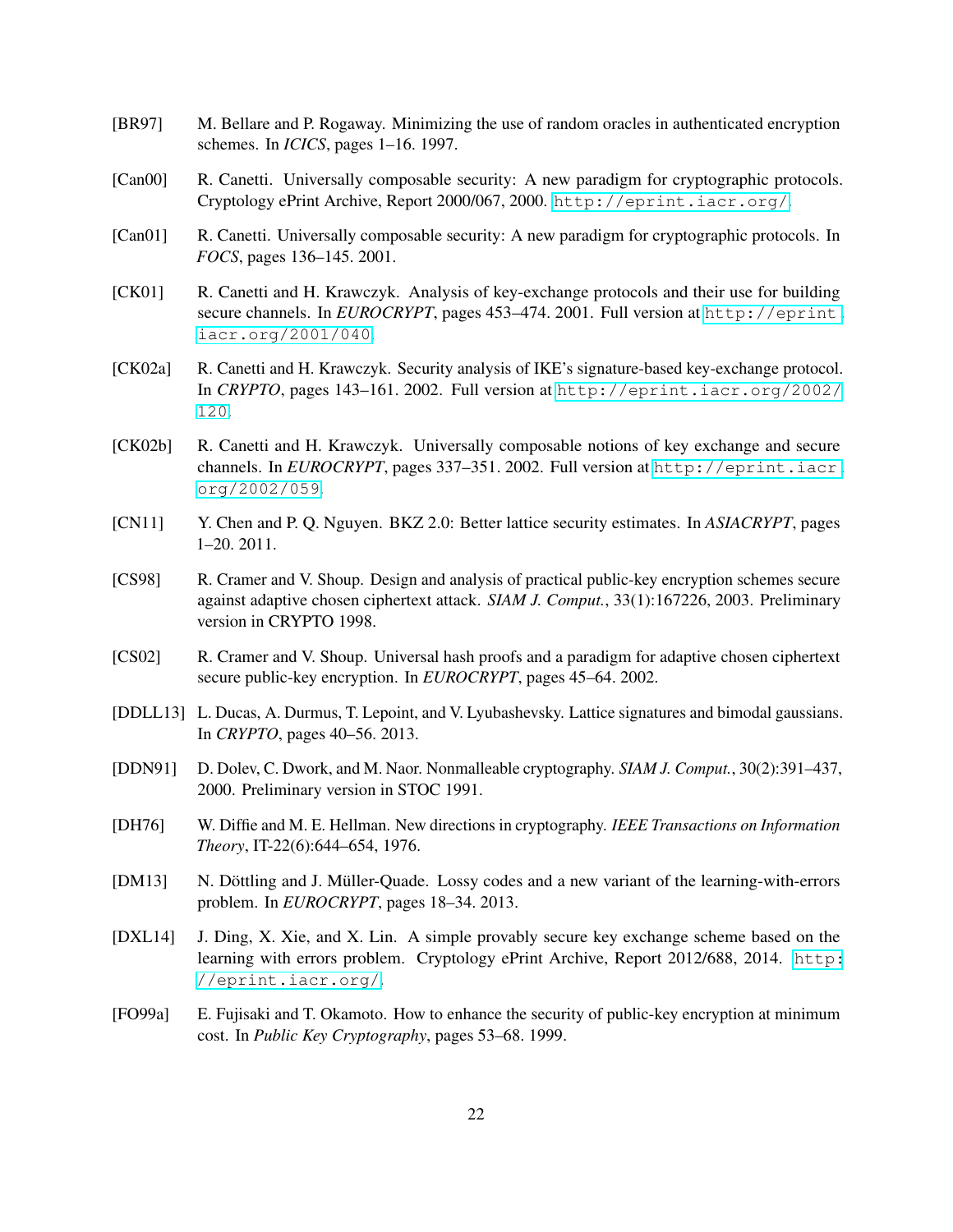- <span id="page-22-10"></span>[FO99b] E. Fujisaki and T. Okamoto. Secure integration of asymmetric and symmetric encryption schemes. In *CRYPTO*, pages 537–554. 1999.
- <span id="page-22-4"></span>[GPV08] C. Gentry, C. Peikert, and V. Vaikuntanathan. Trapdoors for hard lattices and new cryptographic constructions. In *STOC*, pages 197–206. 2008.
- <span id="page-22-7"></span>[HC98] D. Harkins and D. Carrel. The Internet Key Exchange (IKE). RFC 2409 (Proposed Standard), November 1998. Obsoleted by RFC 4306, updated by RFC 4109.
- <span id="page-22-6"></span>[Hou03] R. Housley. Use of the RSAES-OAEP Key Transport Algorithm in Cryptographic Message Syntax (CMS). RFC 3560 (Proposed Standard), July 2003.
- <span id="page-22-1"></span>[HPS98] J. Hoffstein, J. Pipher, and J. H. Silverman. NTRU: A ring-based public key cryptosystem. In *ANTS*, pages 267–288. 1998.
- <span id="page-22-15"></span>[KA98] S. Kent and R. Atkinson. Security Architecture for the Internet Protocol. RFC 2401 (Proposed Standard), November 1998. Obsoleted by RFC 4301, updated by RFC 3168.
- <span id="page-22-8"></span>[Kau05] C. Kaufman. Internet Key Exchange (IKEv2) Protocol. RFC 4306 (Proposed Standard), December 2005. Obsoleted by RFC 5996, updated by RFC 5282.
- <span id="page-22-9"></span>[KHNE10] C. Kaufman, P. Hoffman, Y. Nir, and P. Eronen. Internet Key Exchange Protocol Version 2 (IKEv2). RFC 5996 (Proposed Standard), September 2010. Updated by RFCs 5998, 6989.
- <span id="page-22-11"></span>[Kra96] H. Krawczyk. SKEME: a versatile secure key exchange mechanism for Internet. In *NDSS*, pages 114–127. 1996.
- <span id="page-22-14"></span>[Kra03] H. Krawczyk. SIGMA: The 'SIGn-and-MAc' approach to authenticated Diffie-Hellman and its use in the IKE-protocols. In *CRYPTO*, pages 400–425. 2003. Full version at [http:](http://webee.technion.ac.il/~hugo/sigma.html) [//webee.technion.ac.il/˜hugo/sigma.html](http://webee.technion.ac.il/~hugo/sigma.html).
- <span id="page-22-13"></span>[Kra05] H. Krawczyk. HMQV: A high-performance secure Diffie-Hellman protocol. In *CRYPTO*, pages 546–566. 2005.
- <span id="page-22-16"></span>[KS05] S. Kent and K. Seo. Security Architecture for the Internet Protocol. RFC 4301 (Proposed Standard), December 2005. Updated by RFC 6040.
- <span id="page-22-0"></span>[LM06] V. Lyubashevsky and D. Micciancio. Generalized compact knapsacks are collision resistant. In *ICALP (2)*, pages 144–155. 2006.
- <span id="page-22-3"></span>[LM08] V. Lyubashevsky and D. Micciancio. Asymptotically efficient lattice-based digital signatures. In *TCC*, pages 37–54. 2008.
- <span id="page-22-2"></span>[LMPR08] V. Lyubashevsky, D. Micciancio, C. Peikert, and A. Rosen. SWIFFT: A modest proposal for FFT hashing. In *FSE*, pages 54–72. 2008.
- <span id="page-22-12"></span> $[LMQ^+03]$  L. Law, A. Menezes, M. Qu, J. A. Solinas, and S. A. Vanstone. An efficient protocol for authenticated key agreement. *Des. Codes Cryptography*, 28(2):119–134, 2003.
- <span id="page-22-5"></span>[LN13] M. Liu and P. Q. Nguyen. Solving BDD by enumeration: An update. In *CT-RSA*, pages 293–309. 2013.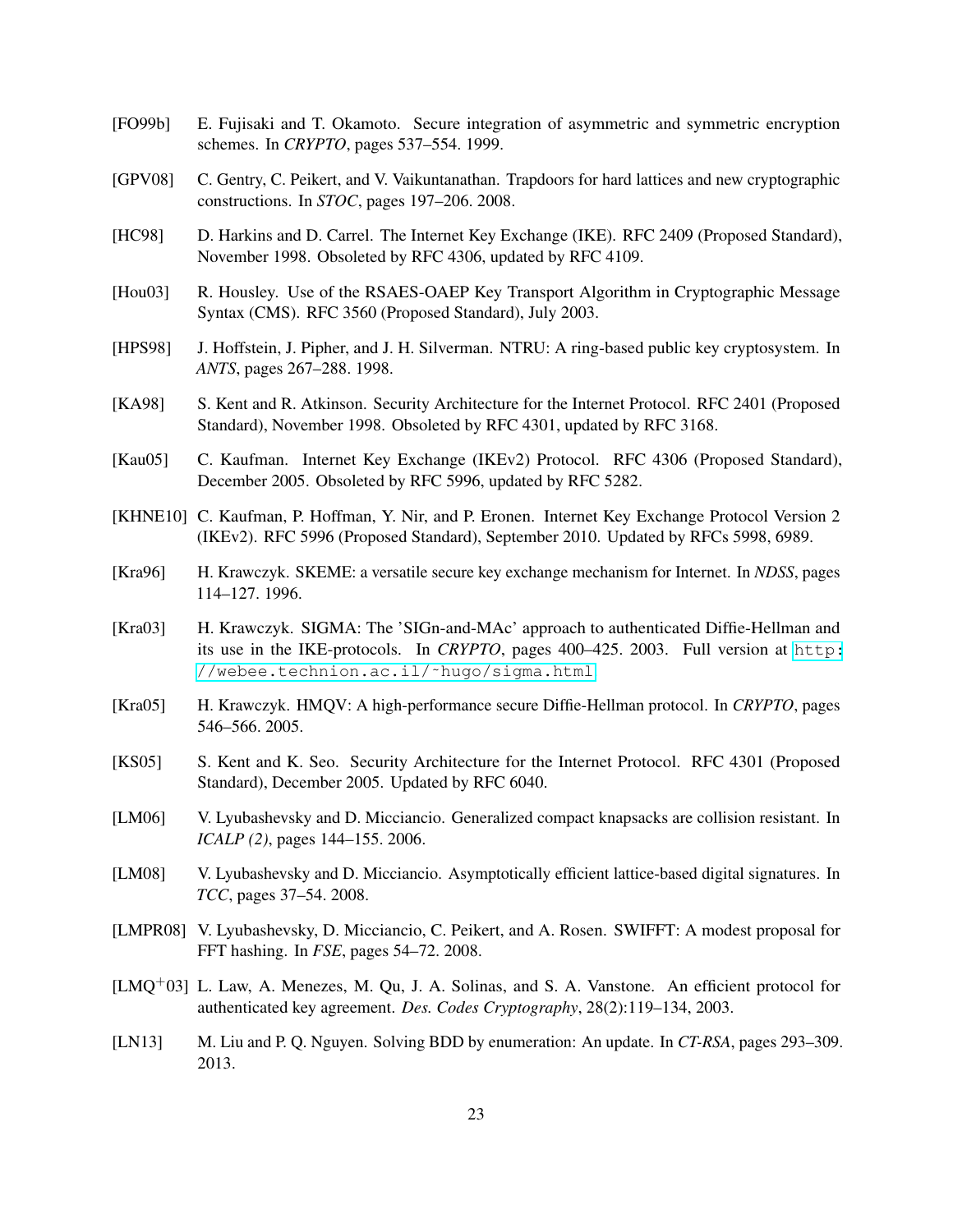- <span id="page-23-9"></span>[LP11] R. Lindner and C. Peikert. Better key sizes (and attacks) for LWE-based encryption. In *CT-RSA*, pages 319–339. 2011.
- <span id="page-23-4"></span>[LPR10] V. Lyubashevsky, C. Peikert, and O. Regev. On ideal lattices and learning with errors over rings. *Journal of the ACM*, 60(6):43:1–43:35, November 2013. Preliminary version in EURO-CRYPT '10.
- <span id="page-23-5"></span>[LPR13] V. Lyubashevsky, C. Peikert, and O. Regev. A toolkit for ring-LWE cryptography. In *EURO-CRYPT*, pages 35–54. 2013.
- <span id="page-23-2"></span>[Lyu12] V. Lyubashevsky. Lattice signatures without trapdoors. In *EUROCRYPT*, pages 738–755. 2012.
- <span id="page-23-0"></span>[Mic02] D. Micciancio. Generalized compact knapsacks, cyclic lattices, and efficient one-way functions. *Computational Complexity*, 16(4):365–411, 2007. Preliminary version in FOCS 2002.
- <span id="page-23-3"></span>[MP12] D. Micciancio and C. Peikert. Trapdoors for lattices: Simpler, tighter, faster, smaller. In *EUROCRYPT*, pages 700–718. 2012.
- <span id="page-23-16"></span>[MP13] D. Micciancio and C. Peikert. Hardness of SIS and LWE with small parameters. In *CRYPTO*, pages 21–39. 2013.
- <span id="page-23-6"></span>[MR04] D. Micciancio and O. Regev. Worst-case to average-case reductions based on Gaussian measures. *SIAM J. Comput.*, 37(1):267–302, 2007. Preliminary version in FOCS 2004.
- <span id="page-23-15"></span>[OP01] T. Okamoto and D. Pointcheval. REACT: Rapid enhanced-security asymmetric cryptosystem transform. In *CT-RSA*, pages 159–175. 2001.
- <span id="page-23-8"></span>[Pei09] C. Peikert. Public-key cryptosystems from the worst-case shortest vector problem. In *STOC*, pages 333–342. 2009.
- <span id="page-23-1"></span>[PR06] C. Peikert and A. Rosen. Efficient collision-resistant hashing from worst-case assumptions on cyclic lattices. In *TCC*, pages 145–166. 2006.
- <span id="page-23-13"></span>[PW08] C. Peikert and B. Waters. Lossy trapdoor functions and their applications. *SIAM J. Comput.*, 40(6):1803–1844, 2011. Preliminary version in STOC 2008.
- <span id="page-23-7"></span>[Reg05] O. Regev. On lattices, learning with errors, random linear codes, and cryptography. *J. ACM*, 56(6):1–40, 2009. Preliminary version in STOC 2005.
- <span id="page-23-11"></span>[RKBT10] J. Randall, B. Kaliski, J. Brainard, and S. Turner. Use of the RSA-KEM Key Transport Algorithm in the Cryptographic Message Syntax (CMS). RFC 5990 (Proposed Standard), September 2010.
- <span id="page-23-10"></span>[RSA78] R. L. Rivest, A. Shamir, and L. M. Adleman. A method for obtaining digital signatures and public-key cryptosystems. *Commun. ACM*, 21(2):120–126, 1978.
- <span id="page-23-14"></span>[Sho99] V. Shoup. On formal models for secure key exchange. Cryptology ePrint Archive, Report 1999/012, 1999. <http://eprint.iacr.org/>.
- <span id="page-23-12"></span>[Sho01] V. Shoup. OAEP reconsidered. *J. Cryptology*, 15(4):223–249, 2002. Preliminary version in CRYPTO 2001.